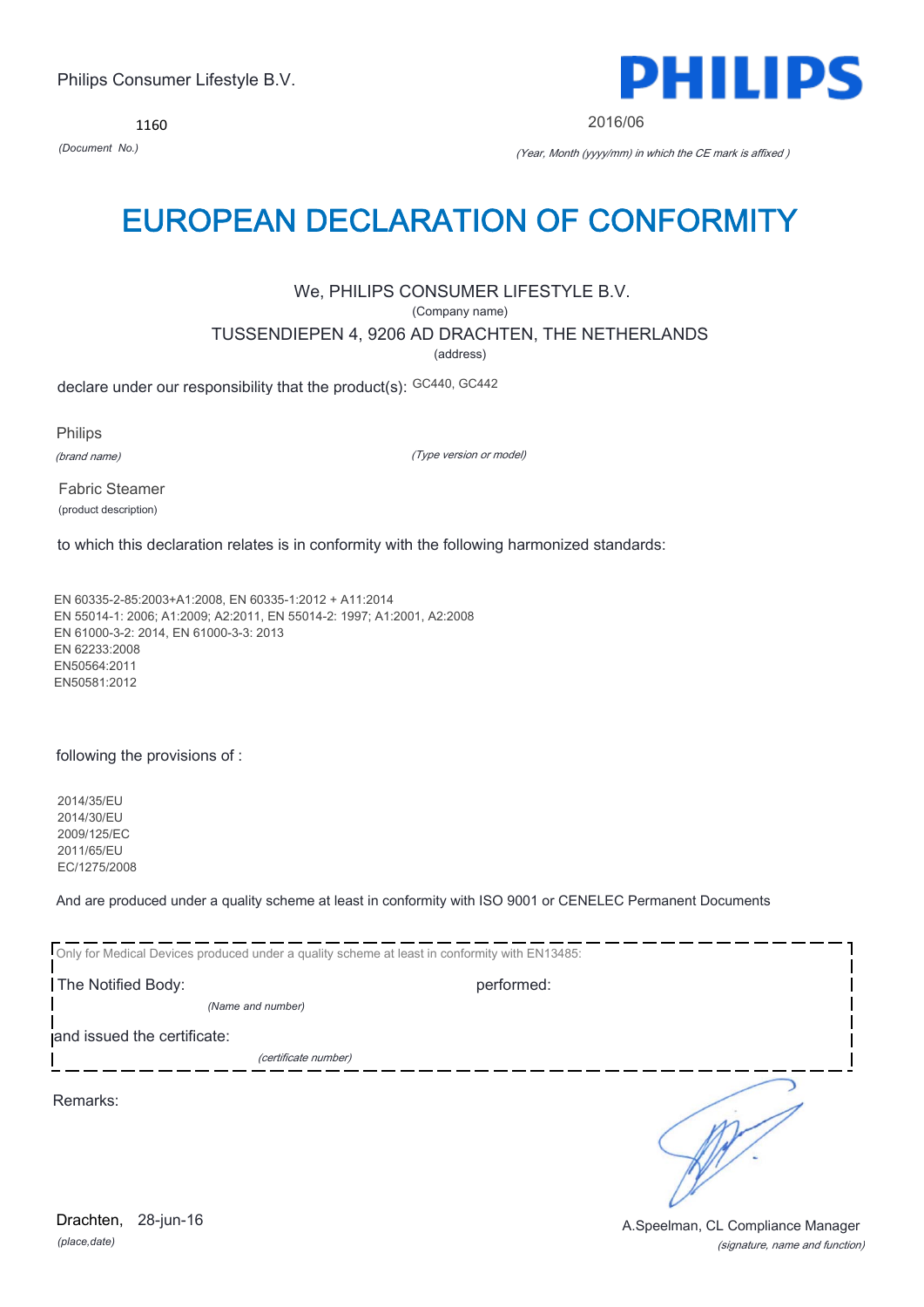1160



#### 2016/06

*(Document No. /Bericht Nr. )* (Year, Month (yyyy/mm) in which the CE mark is affixed /Jahr der CE Zeichenerteilung )

## EUROPEAN DECLARATION OF CONFORMITY

(EG - Konformitätserklärung)

## We, PHILIPS CONSUMER LIFESTYLE B.V.

(Company name / Name)

#### TUSSENDIEPEN 4, 9206 AD DRACHTEN, THE NETHERLANDS

(address / Anschrift)

declare under our responsibility that the product(s) GC440, GC442

erklären als Verantwortliche, daß folgende(s) elektrische(n) Produkt(e)

#### Philips

(brand name, Markenname)

(Type version or model, Typenbezeichnung oder Modell )

Fabric Steamer (product description, Produktbezeichnung)

to which this declaration relates is in conformity with the following harmonized standards: (auf die sich diese Konformitätserklärung bezieht, allen nachstehenden hamonisierten Normen entspricht.)

EN 60335-2-85:2003+A1:2008, EN 60335-1:2012 + A11:2014 EN 55014-1: 2006; A1:2009; A2:2011, EN 55014-2: 1997; A1:2001, A2:2008 EN 61000-3-2: 2014, EN 61000-3-3: 2013 EN 62233:2008 EN50564:2011 EN50581:2012

### following the provisions of :

(Entsprechend den Bestimmungen der)

2014/35/EU 2014/30/EU 2009/125/EC 2011/65/EU EC/1275/2008

### And are produced under a quality scheme at least in conformity with ISO 9001 or CENELEC Permanent Documents

(und die gemäß eines Qualitätsystems produziert werden, dass mindestens der ISO 9001 oder CENELEC Permanent Documents entspricht)

|                              | Only for Medical Devices produced under a quality scheme at least in conformity with EN13485: |              |                                                             |
|------------------------------|-----------------------------------------------------------------------------------------------|--------------|-------------------------------------------------------------|
| The Notified Body:           |                                                                                               | performed:   |                                                             |
| (benannte Stelle)            | (Name and number/ Name und Kennnummer)                                                        | (ausgeführt) | (description of intervention / Beschreibung des Verfahrens) |
| and issued the certificate:  |                                                                                               |              |                                                             |
| (und stellen das Zertifikat) | (certificate number / Zertifikatnummer)                                                       |              |                                                             |
| Remarks:                     |                                                                                               |              |                                                             |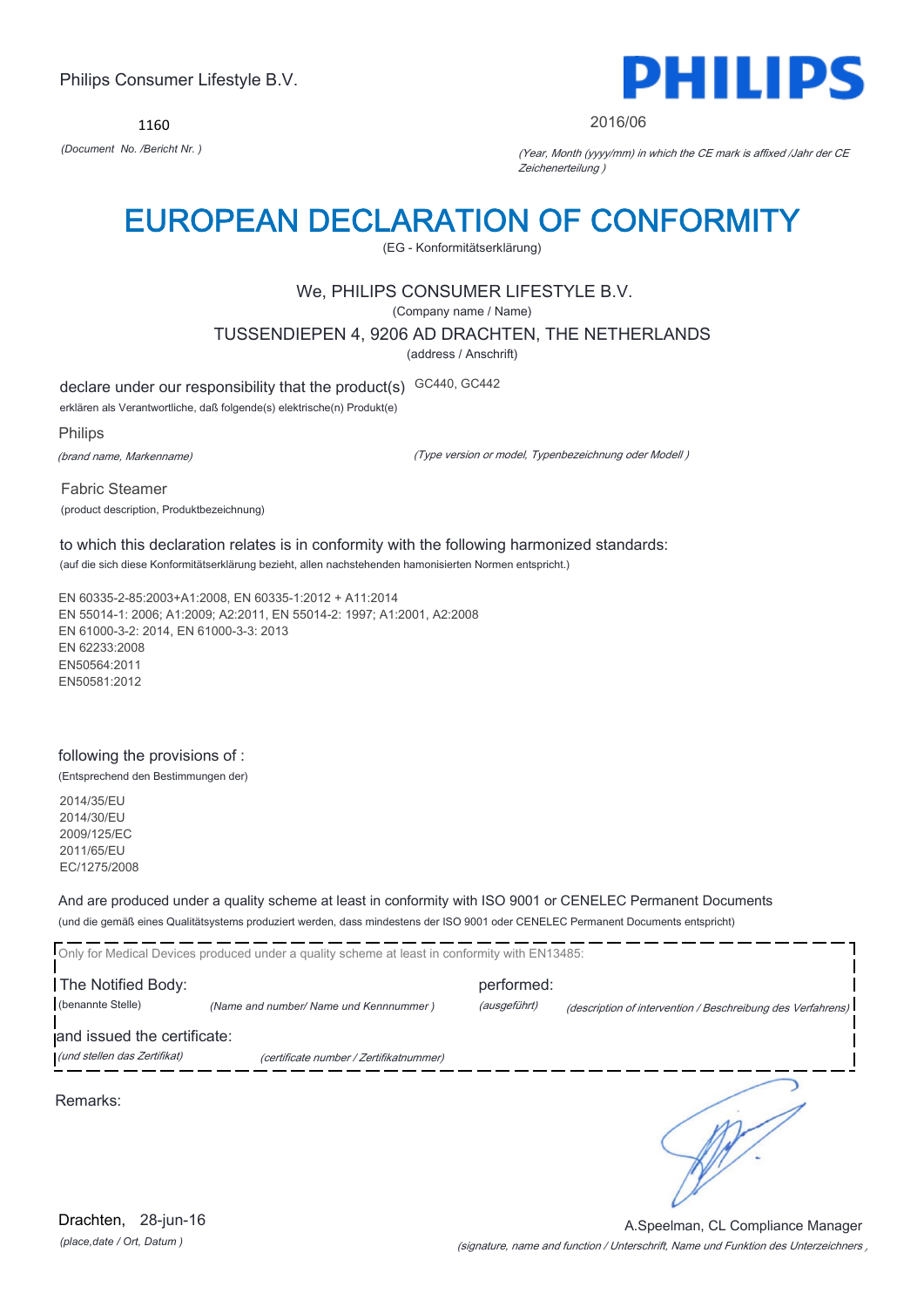1160



#### 2016/06

*(Document No. / Numéro du document)* (Year, Month (yyyy/mm) in which the CE mark is affixed / Année/mois (aaaa/mm) au cours de laquelle le marquage CE a été apposé)

## EUROPEAN DECLARATION OF CONFORMITY

(DECLARATION DE CONFORMITE CE)

### We, PHILIPS CONSUMER LIFESTYLE B.V.

(Company name / Nom de l'entreprise)

TUSSENDIEPEN 4, 9206 AD DRACHTEN, THE NETHERLANDS

(address / adresse)

declare under our responsibility that the product(s) GC440, GC442

(déclarons sous notre propre responsabilité que le(s) produit(s))

Philips

(brand name, nom de la marque)

(Type version or model, référence ou modèle)

Fabric Steamer (product description, description du produit)

to which this declaration relates is in conformity with the following harmonized standards: (auquel cette déclaration se rapporte, est conforme aux normes harmonisées suivantes)

EN 60335-2-85:2003+A1:2008, EN 60335-1:2012 + A11:2014 EN 55014-1: 2006; A1:2009; A2:2011, EN 55014-2: 1997; A1:2001, A2:2008 EN 61000-3-2: 2014, EN 61000-3-3: 2013 EN 62233:2008 EN50564:2011 EN50581:2012

#### following the provisions of :

(conformément aux exigences essentielles et autres dispositions pertinentes de:)

2014/35/EU 2014/30/EU 2009/125/EC 2011/65/EU EC/1275/2008

And are produced under a quality scheme at least in conformity with ISO 9001 or CENELEC Permanent Documents

(Et sont fabriqués conformément à une qualité au moins conforme à la norme ISO 9001 ou aux Documents Permanents CENELEC)

|                                             | Only for Medical Devices produced under a quality scheme at least in conformity with EN13485: |                            |                                                              |
|---------------------------------------------|-----------------------------------------------------------------------------------------------|----------------------------|--------------------------------------------------------------|
| The Notified Body:<br>(L'Organisme Notifié) | (Name and number/ nom et numéro)                                                              | performed:<br>(a effectué) | (description of intervention / description de 'intervention) |
| and issued the certificate:                 |                                                                                               |                            |                                                              |
| (et a délivré le certificat)                | (certificate number / numéro du certificat)                                                   |                            |                                                              |
| Remarks:                                    |                                                                                               |                            |                                                              |

*(place,date / lieu, date)* Drachten, 28-jun-16

#### (signature, name and function / signature, nom et fonction) A.Speelman, CL Compliance Manager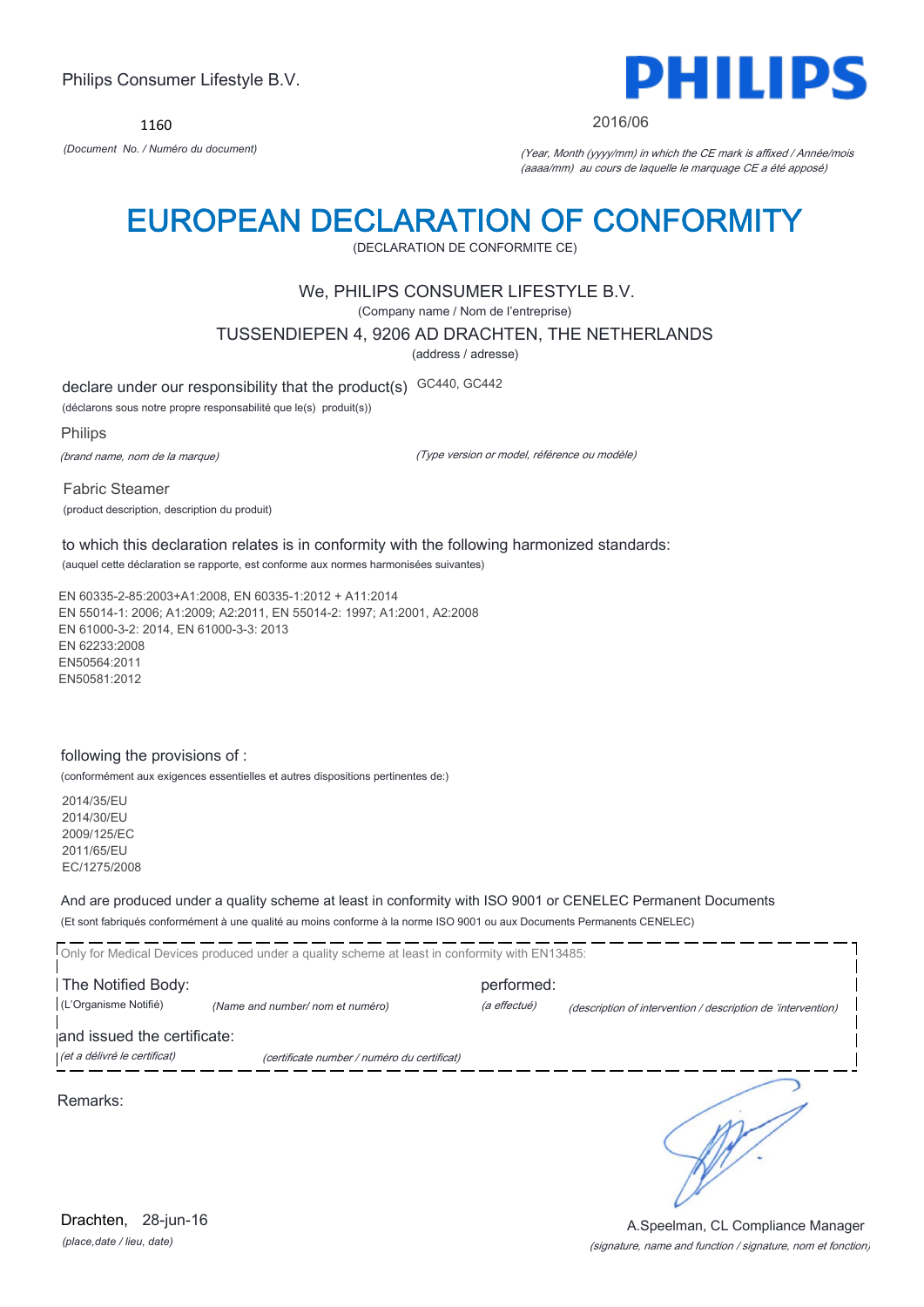1160



#### 2016/06

*(Document No. / Documentnummer)* (Year, Month (yyyy/mm) in which the CE mark is affixed / Jaar, maand waarin de CE markering is uitgegeven)

## EUROPEAN DECLARATION OF CONFORMITY

(Europeese Conformiteitsverklaring)

### We, PHILIPS CONSUMER LIFESTYLE B.V.

(Company name / Bedrijfsnaam)

TUSSENDIEPEN 4, 9206 AD DRACHTEN, THE NETHERLANDS

(address / adres)

declare under our responsibility that the product(s) GC440, GC442

(verklaren dat onder onze verantwoordelijkheid de product(en))

Philips

(brand name, merknaam)

(Type version or model, typenummer of model)

Fabric Steamer (product description, productbeschrijving)

to which this declaration relates is in conformity with the following harmonized standards: (waar deze verklaring betrekking op heeft voldoen aan de volgende geharmoniseerde standaarden)

EN 60335-2-85:2003+A1:2008, EN 60335-1:2012 + A11:2014 EN 55014-1: 2006; A1:2009; A2:2011, EN 55014-2: 1997; A1:2001, A2:2008 EN 61000-3-2: 2014, EN 61000-3-3: 2013 EN 62233:2008 EN50564:2011 EN50581:2012

#### following the provisions of :

(volgens de voorwaarden van:)

2014/35/EU 2014/30/EU 2009/125/EC 2011/65/EU EC/1275/2008

And are produced under a quality scheme at least in conformity with ISO 9001 or CENELEC Permanent Documents

(En worden geproduceerd volgens een kwaliteitsprogramma wat minimaal overeenkomt met ISO9001 of de CENELEC permanente documenten)

Only for Medical Devices produced under a quality scheme at least in conformity with EN13485: The Notified Body: performed: (Notified Body) *(Name and number/ Naam en nummer)* (heeft uitgevoerd) (description of intervention / uitgevoerd testprotocol) and issued the certificate:

(en heeft een certificaat uitgegeven) (certificate number / nummer van het certificaat)

Remarks:

*(place,date / plaats, datum)* Drachten, 28-jun-16

٦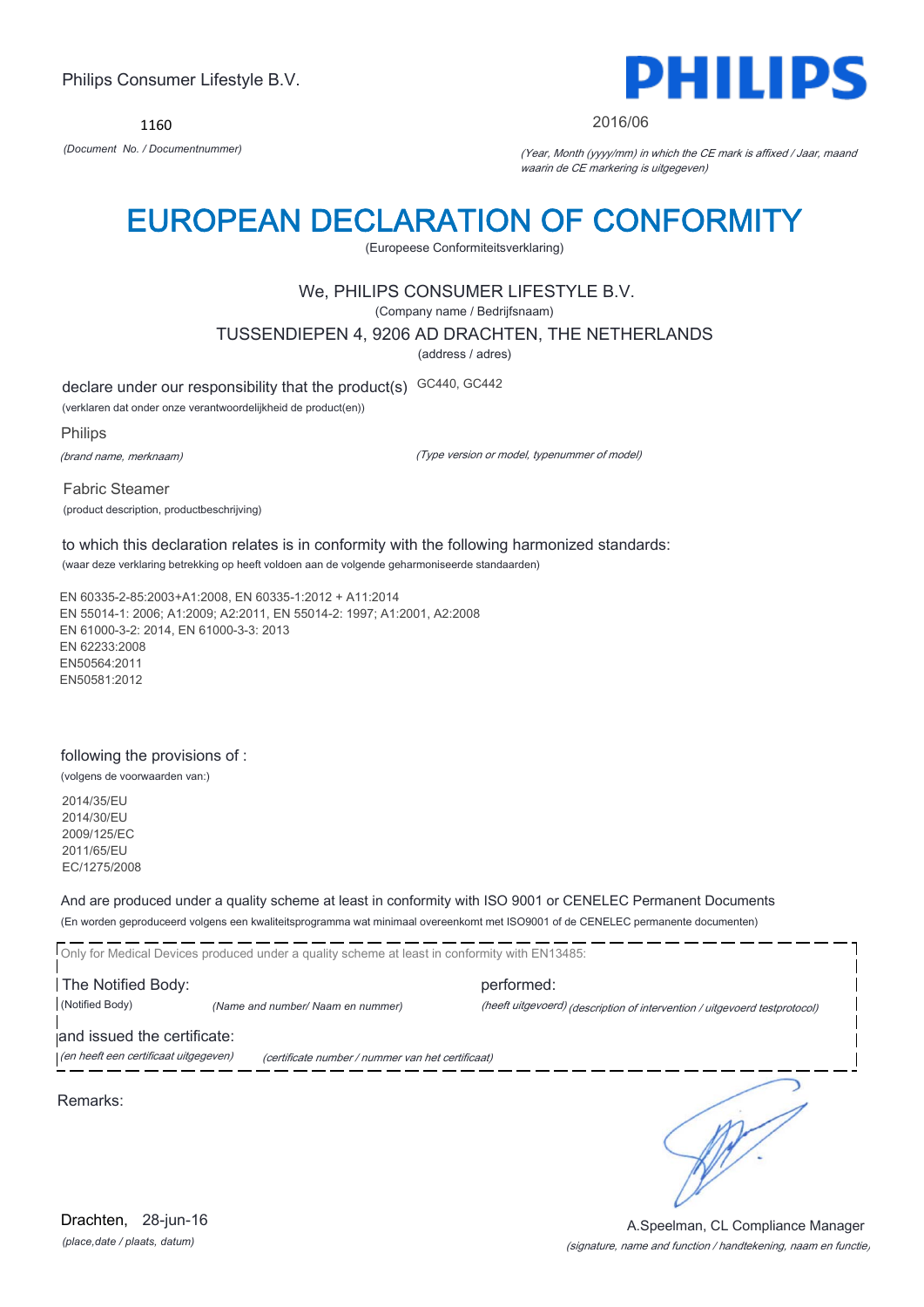1160



#### 2016/06

*(Document No. / Číslo zprávy)* (Year, Month (yyyy/mm) in which the CE mark is affixed / Rok udělění známky CE)

## EUROPEAN DECLARATION OF CONFORMITY

(Prohlášení o shodě v EU)

## We, PHILIPS CONSUMER LIFESTYLE B.V.

(Company name / Jméno)

#### TUSSENDIEPEN 4, 9206 AD DRACHTEN, THE NETHERLANDS

(address / adresa)

declare under our responsibility that the product(s) GC440, GC442

(Prohlašujeme na svou odpovědnost, že elektrický výrobek)

Philips

(brand name, značka)

(Type version or model, Typ verze nebo model)

Fabric Steamer (product description, popis výrobku)

to which this declaration relates is in conformity with the following harmonized standards: (na nějž se toto prohlášení vztahuje, je ve shodě s následujícími harmonizovanými normami:)

EN 60335-2-85:2003+A1:2008, EN 60335-1:2012 + A11:2014 EN 55014-1: 2006; A1:2009; A2:2011, EN 55014-2: 1997; A1:2001, A2:2008 EN 61000-3-2: 2014, EN 61000-3-3: 2013 EN 62233:2008 EN50564:2011 EN50581:2012

### following the provisions of :

(Následovaných ustanoveními Směrnic:)

2014/35/EU 2014/30/EU 2009/125/EC 2011/65/EU EC/1275/2008

And are produced under a quality scheme at least in conformity with ISO 9001 or CENELEC Permanent Documents (A jsou vyráběny v systému řízení kvality minimálně ve shodě s ISO 9001 nebo)

Only for Medical Devices produced under a quality scheme at least in conformity with EN13485: The Notified Body: performed: (Kompetentní orgán) *(Name and number/ Název a číslo)* (provedl) (description of intervention / popis operace) and issued the certificate: (a vydal certifikát,) (certificate number / číslo certifikátu) ℩ Remarks:

*(place,date / místo, datum)* Drachten, 28-jun-16

#### (signature, name and function / podpis, jméno a funkce) A.Speelman, CL Compliance Manager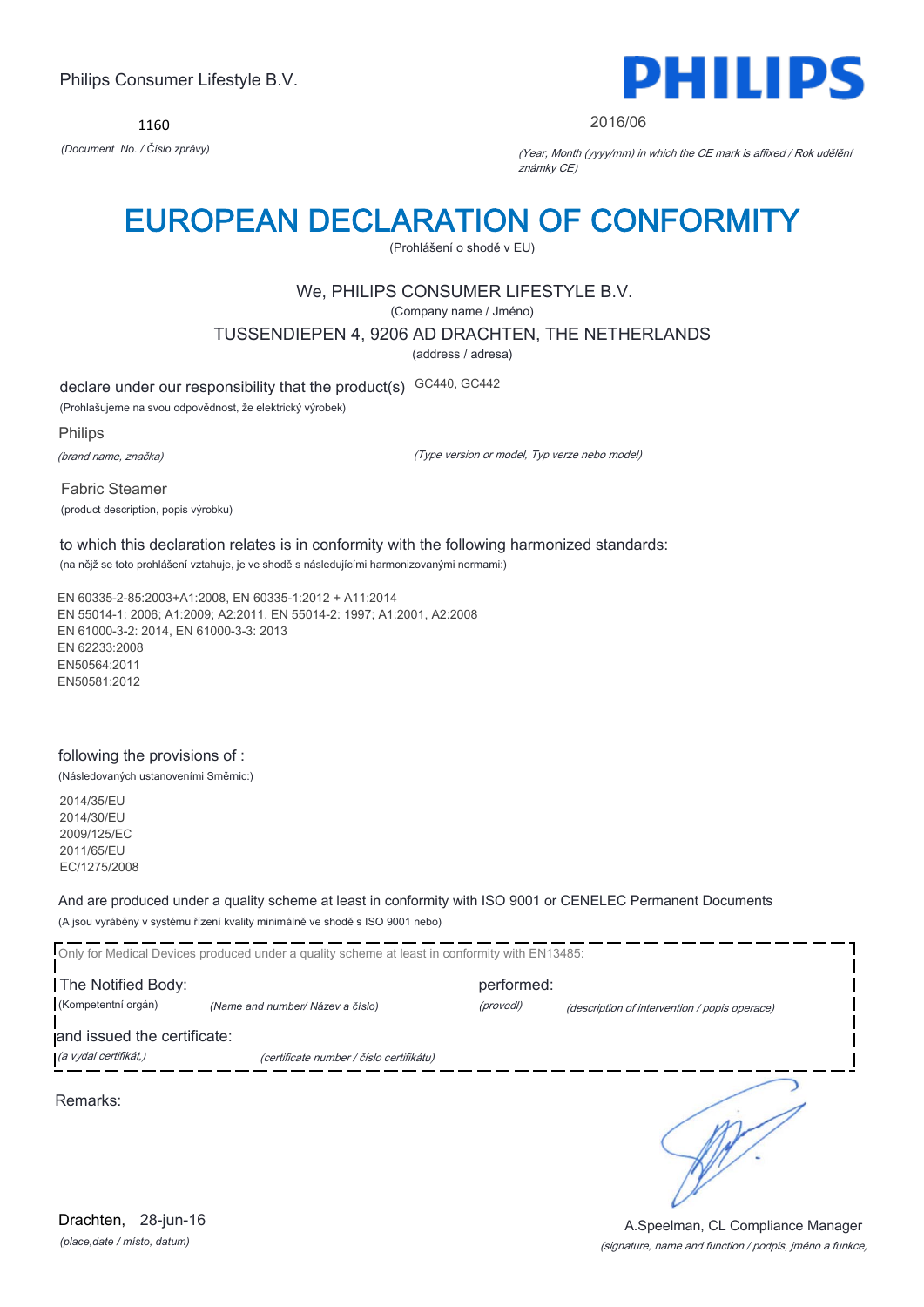1160



#### 2016/06

*(Document No. / Rapportnummer)* (Year, Month (yyyy/mm) in which the CE mark is affixed / Årstal for påhæftning af CE-mærkningen)

## EUROPEAN DECLARATION OF CONFORMITY

(EU KONFORMITETSERKLÆRING)

### We, PHILIPS CONSUMER LIFESTYLE B.V.

(Company name / Virksomhedens navn)

TUSSENDIEPEN 4, 9206 AD DRACHTEN, THE NETHERLANDS

(address / adresse)

declare under our responsibility that the product(s) GC440, GC442

(Erklærer i henhold til vores ansvar, at de(t) elektriske produkt(er))

Philips

(brand name, navn på varemærke)

(Type version or model, type eller model)

Fabric Steamer (product description, produktbeskrivelse)

to which this declaration relates is in conformity with the following harmonized standards: (til hvilke(t) denne erklæring relaterer sig, er i konformitet med følgende harmoniserede standarder)

EN 60335-2-85:2003+A1:2008, EN 60335-1:2012 + A11:2014 EN 55014-1: 2006; A1:2009; A2:2011, EN 55014-2: 1997; A1:2001, A2:2008 EN 61000-3-2: 2014, EN 61000-3-3: 2013 EN 62233:2008 EN50564:2011 EN50581:2012

#### following the provisions of :

(Opfylder de ufravigelige krav og øvrige forskrifter i)

2014/35/EU 2014/30/EU 2009/125/EC 2011/65/EU EC/1275/2008

And are produced under a quality scheme at least in conformity with ISO 9001 or CENELEC Permanent Documents

(Og er produceret i en kvalitet, der, som minimum, opfylder kravene i ISO 9001-standarden eller CENELEC's permanente dokumenter)

Only for Medical Devices produced under a quality scheme at least in conformity with EN13485:

The Notified Body: example and performed: (Det Notificerede Organ) *(Name and number/ Navn og nummer)* (har gennemført) (description of intervention / beskrivelse af intervention)

and issued the certificate:

(og udstedt erklæringen) (certificate number / erklæringsnummer)

Remarks:

*(place,date / sted, dato)* Drachten, 28-jun-16

# A.Speelman, CL Compliance Manager

٦

(signature, name and function / Signatur, navn og titel)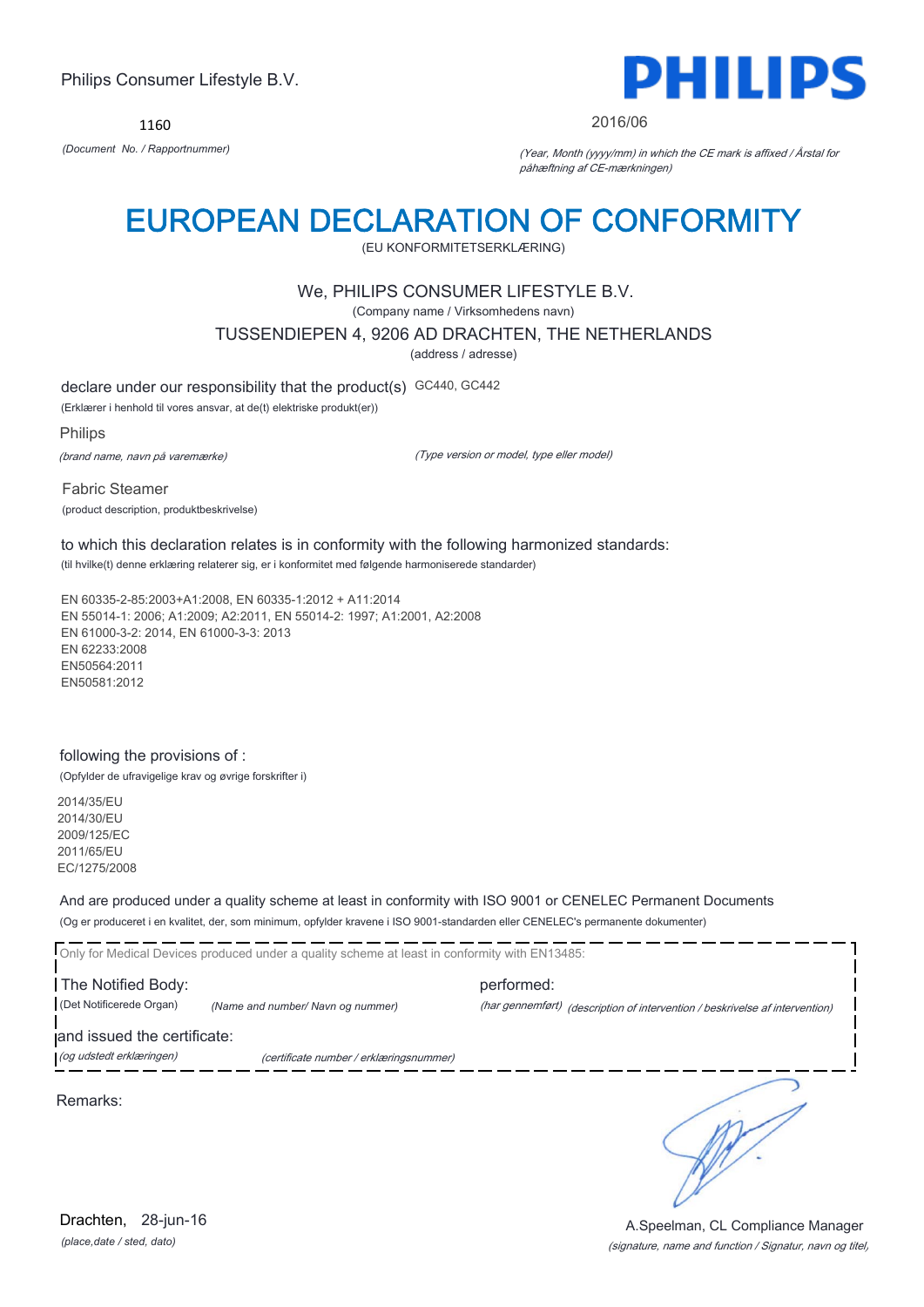1160



#### 2016/06

*(Document No. / Documento nº.)* (Year, Month (yyyy/mm) in which the CE mark is affixed / Año en el que se incluye el marcado CE))

## EUROPEAN DECLARATION OF CONFORMITY

(EU DECLARACIÓN CE DE CONFORMIDAD)

### We, PHILIPS CONSUMER LIFESTYLE B.V.

(Company name / Nombre compaña )

TUSSENDIEPEN 4, 9206 AD DRACHTEN, THE NETHERLANDS

(address / dirección )

declare under our responsibility that the product(s): GC440, GC442

(Declaramos bajo nuestra propia responsabilidad que el (los) producto(s):

Philips

(brand name, nombre de la marca)

(Type version or model, Referencia o modelo)

Fabric Steamer (product description, descripción del producto )

to which this declaration relates is in conformity with the following harmonized standards: (Al que hace referencia esta declaración cumple con las siguientes normas armonizadas)

EN 60335-2-85:2003+A1:2008, EN 60335-1:2012 + A11:2014 EN 55014-1: 2006; A1:2009; A2:2011, EN 55014-2: 1997; A1:2001, A2:2008 EN 61000-3-2: 2014, EN 61000-3-3: 2013 EN 62233:2008 EN50564:2011 EN50581:2012

### following the provisions of :

(Siguiendo las disposiciones relativas a:)

2014/35/EU 2014/30/EU 2009/125/EC 2011/65/EU EC/1275/2008

And are produced under a quality scheme at least in conformity with ISO 9001 or CENELEC Permanent Documents

(Y se fabrican conforme a una calidad al menos conforme a la norma ISO 9001 o a los Documentos Permanentes CENELEC)

|                             | Only for Medical Devices produced under a quality scheme at least in conformity with EN13485: |              |                                                                |
|-----------------------------|-----------------------------------------------------------------------------------------------|--------------|----------------------------------------------------------------|
| The Notified Body:          |                                                                                               | performed:   |                                                                |
| (El organismo notificado)   | (Name and number/ Nombre y número)                                                            | (realizador) | (description of intervention / descripción de la intervención) |
| and issued the certificate: |                                                                                               |              |                                                                |
| (Y expidió el certificado)  | (certificate number / número de certificado)                                                  |              |                                                                |
| Remarks:                    |                                                                                               |              |                                                                |

*(place,date / lugar, fecha)* Drachten, 28-jun-16

#### (signature, name and function / firma, nombre y cargo ) A.Speelman, CL Compliance Manager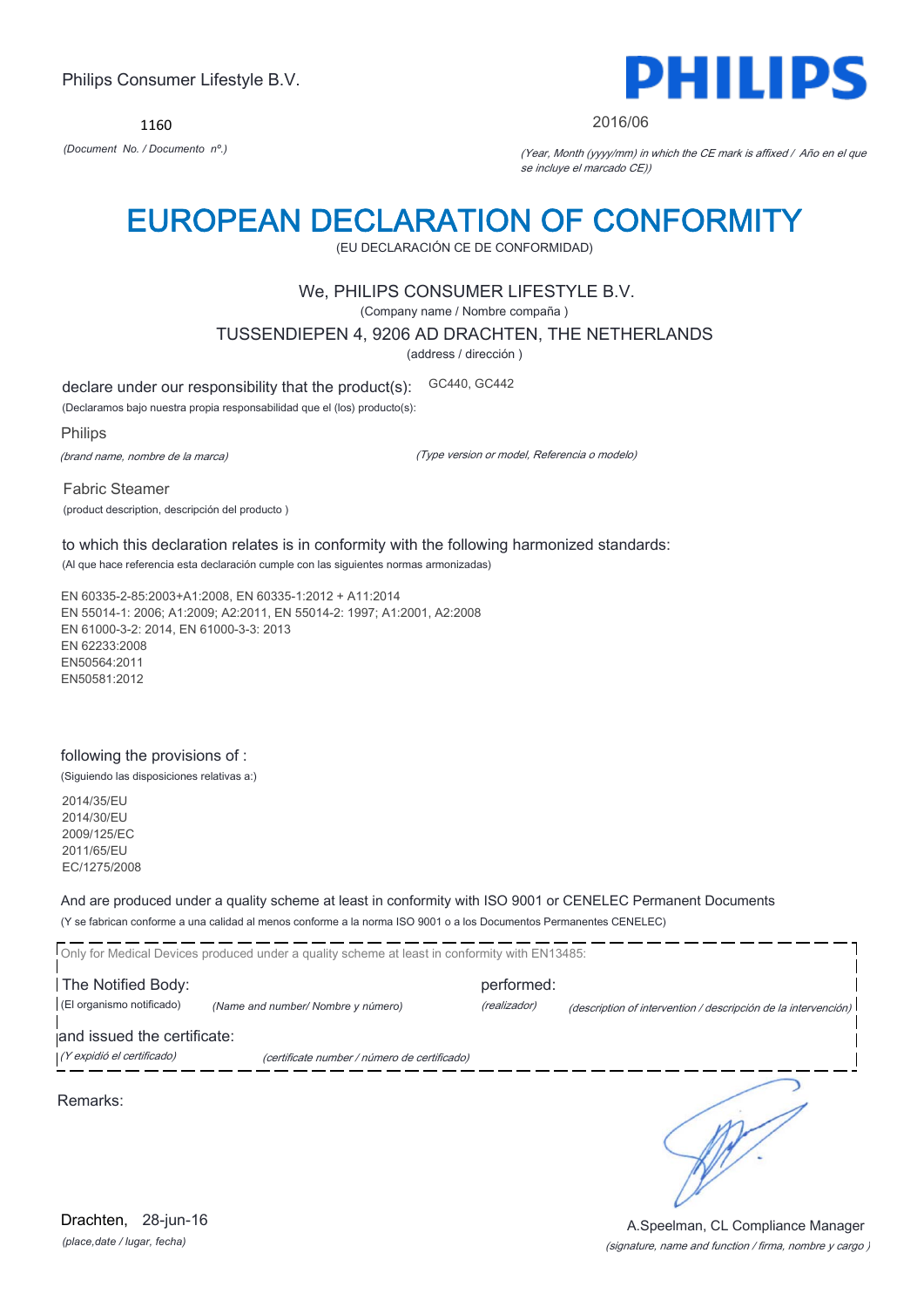1160



#### 2016/06

*(Document No. / Raportti nr.)* (Year, Month (yyyy/mm) in which the CE mark is affixed / CE merkinnän myöntämisvuosi)

## EUROPEAN DECLARATION OF CONFORMITY

(Vaatimustenmukaisuusvakuutus)

### We, PHILIPS CONSUMER LIFESTYLE B.V.

(Company name / Nimi)

TUSSENDIEPEN 4, 9206 AD DRACHTEN, THE NETHERLANDS

(address / Osoite)

declare under our responsibility that the product(s) GC440, GC442

(Ilmoitus seuraavista vastuullamme olevista sähkötuotteista:)

Philips

(brand name, Brändinimi)

(Type version or model, Tyypi, versio tai malli)

Fabric Steamer (product description, Tuotekuvaus)

to which this declaration relates is in conformity with the following harmonized standards: (Tämä vakuutus on yhdenmukainen seuraavien harmonisointistandardien kanssa)

EN 60335-2-85:2003+A1:2008, EN 60335-1:2012 + A11:2014 EN 55014-1: 2006; A1:2009; A2:2011, EN 55014-2: 1997; A1:2001, A2:2008 EN 61000-3-2: 2014, EN 61000-3-3: 2013 EN 62233:2008 EN50564:2011 EN50581:2012

## following the provisions of :

(Seuraavien määräysten mukaisesti)

2014/35/EU 2014/30/EU 2009/125/EC 2011/65/EU EC/1275/2008

And are produced under a quality scheme at least in conformity with ISO 9001 or CENELEC Permanent Documents (Ja on tuotettu seuraavien laatujärjestelmien mukaisesti : ISO 9001 ja CENELEC asiakirjat)

|                             | Only for Medical Devices produced under a quality scheme at least in conformity with EN13485: |               |                                                     |
|-----------------------------|-----------------------------------------------------------------------------------------------|---------------|-----------------------------------------------------|
| The Notified Body:          |                                                                                               | performed:    |                                                     |
| (Ilmoitettu laitos)         | (Name and number/ Nimi ja numero)                                                             | (suoritetaan) | (description of intervention / toimenpiteen kuvaus) |
| and issued the certificate: |                                                                                               |               |                                                     |
| (Todistuksen antaja)        | (certificate number / Sertifikaatin numero)                                                   |               |                                                     |
| Remarks:                    |                                                                                               |               |                                                     |

*(place,date / paikka, päiväys)* Drachten, 28-jun-16

#### (signature, name and function / Allekirjoitus, nimi ja asema) A.Speelman, CL Compliance Manager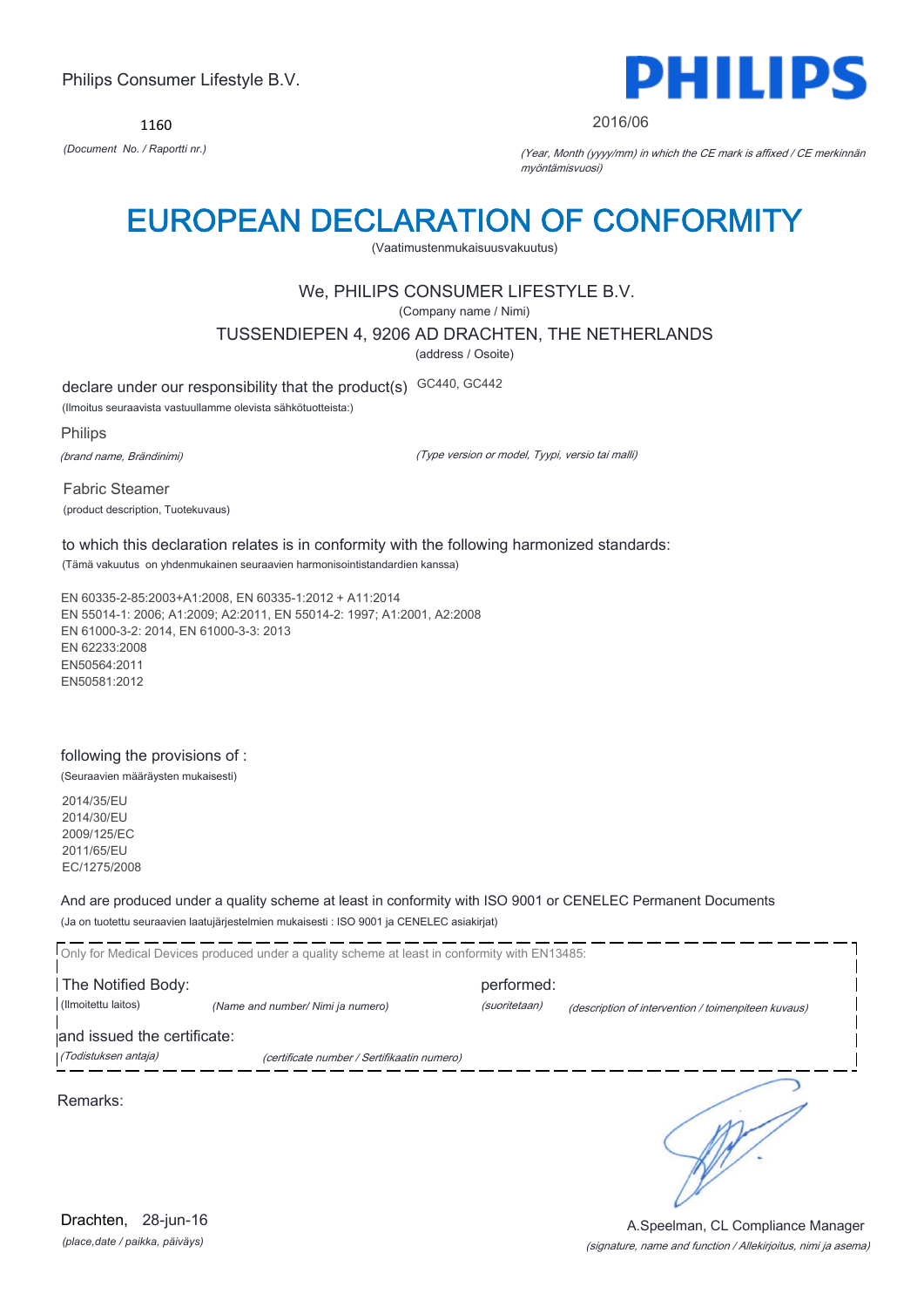1160



#### 2016/06

*(Document No. / Jelentés száma)* (Year, Month (yyyy/mm) in which the CE mark is affixed / A CE jelzés feltüntetésének éve)

## EUROPEAN DECLARATION OF CONFORMITY

(EC MEGFELELŐSÉGI NYILATKOZAT)

## We, PHILIPS CONSUMER LIFESTYLE B.V.

(Company name / Név)

TUSSENDIEPEN 4, 9206 AD DRACHTEN, THE NETHERLANDS

(address / cím)

declare under our responsibility that the product(s) GC440, GC442

(Felelőssége tudatában nyilatkozik, hogy az alábbi elektronikai termék(ek))

Philips

(brand name, márkanév)

(Type version or model, Típusváltozat vagy modell)

Fabric Steamer (product description, termék megnevezése)

to which this declaration relates is in conformity with the following harmonized standards: (Az ezen nyilatkozatban foglaltak szerint megfelel(nek) a következő harmonizált szabványoknak)

EN 60335-2-85:2003+A1:2008, EN 60335-1:2012 + A11:2014 EN 55014-1: 2006; A1:2009; A2:2011, EN 55014-2: 1997; A1:2001, A2:2008 EN 61000-3-2: 2014, EN 61000-3-3: 2013 EN 62233:2008 EN50564:2011 EN50581:2012

## following the provisions of :

(Követve a következő ajánlásokat)

2014/35/EU 2014/30/EU 2009/125/EC 2011/65/EU EC/1275/2008

And are produced under a quality scheme at least in conformity with ISO 9001 or CENELEC Permanent Documents (legalább az ISO 9001-nek megfelelően vagy)

Only for Medical Devices produced under a quality scheme at least in conformity with EN13485: The Notified Body: performed: (Bejelentett testület) *(Name and number/ Név és szám)* (teljesítve) (description of intervention / intézkedés leírása) and issued the certificate: (és a kibocsátott tanúsítvány) (certificate number / tanúsítvány száma) ٦ Remarks:

*(place,date / hely, dátum)* Drachten, 28-jun-16

#### (signature, name and function / aláírás, név és beosztás) A.Speelman, CL Compliance Manager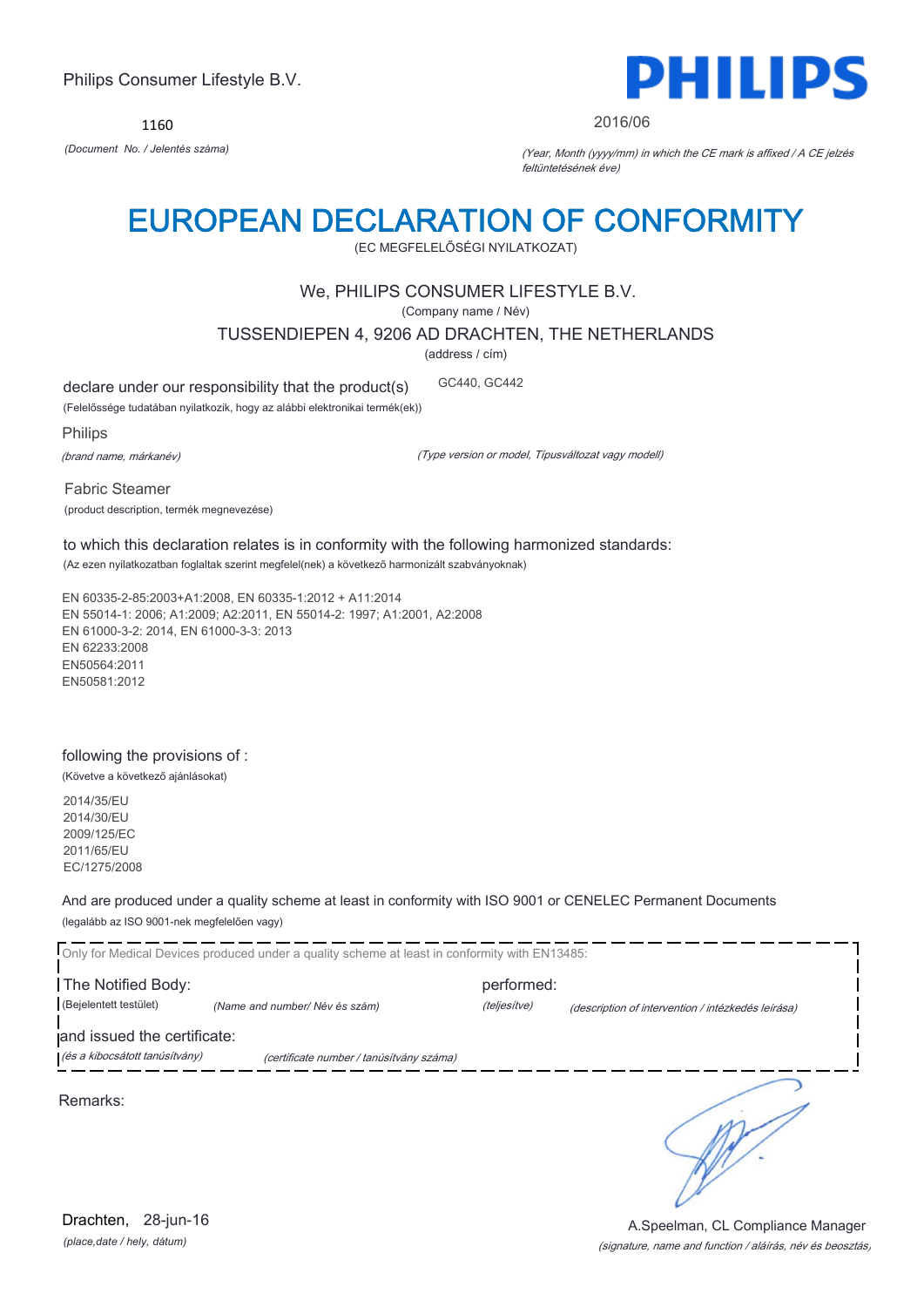1160



#### 2016/06

*(Document No. / Report Numero )* (Year, Month (yyyy/mm) in which the CE mark is affixed / Anno di apposizione della marcatura CE)

## EUROPEAN DECLARATION OF CONFORMITY

(DICHIARAZIONE DI CONFORMITA' CE )

### We, PHILIPS CONSUMER LIFESTYLE B.V.

(Company name / denominazione sociale)

TUSSENDIEPEN 4, 9206 AD DRACHTEN, THE NETHERLANDS

(address / sede)

declare under our responsibility that the product(s): GC440, GC442

(dichiara sotto la propria responsabilità che il /i Prodotto /i elettrico/i)

Philips

(brand name, marchio)

(Type version or model, modello o versione )

Fabric Steamer (product description, descrizione del prodotto)

to which this declaration relates is in conformity with the following harmonized standards: (al quale la presente dichiarazione si riferisce è conforme alle seguenti norme tecniche armonizzate)

EN 60335-2-85:2003+A1:2008, EN 60335-1:2012 + A11:2014 EN 55014-1: 2006; A1:2009; A2:2011, EN 55014-2: 1997; A1:2001, A2:2008 EN 61000-3-2: 2014, EN 61000-3-3: 2013 EN 62233:2008 EN50564:2011 EN50581:2012

### following the provisions of :

(secondo le disposizioni della )

2014/35/EU 2014/30/EU 2009/125/EC 2011/65/EU EC/1275/2008

And are produced under a quality scheme at least in conformity with ISO 9001 or CENELEC Permanent Documents

(e i processi produttivi seguono un sistema qualità conforme almeno alla norma ISO 9001 o ai documenti permanenti CENELEC)

|                                   | Only for Medical Devices produced under a quality scheme at least in conformity with EN13485: |               |                                                             |  |
|-----------------------------------|-----------------------------------------------------------------------------------------------|---------------|-------------------------------------------------------------|--|
| The Notified Body:                |                                                                                               | performed:    |                                                             |  |
| (L'ente certificatore notificato) | (Name and number/ denominazione e numero)                                                     | (ha eseguito) | (description of intervention / descrizione dell'intervento) |  |
| and issued the certificate:       |                                                                                               |               |                                                             |  |
| (ed emesso il certificato)        | (certificate number / numero del certificato)                                                 |               |                                                             |  |
|                                   |                                                                                               |               |                                                             |  |

Remarks:

*(place,date / luogo e data)* Drachten, 28-jun-16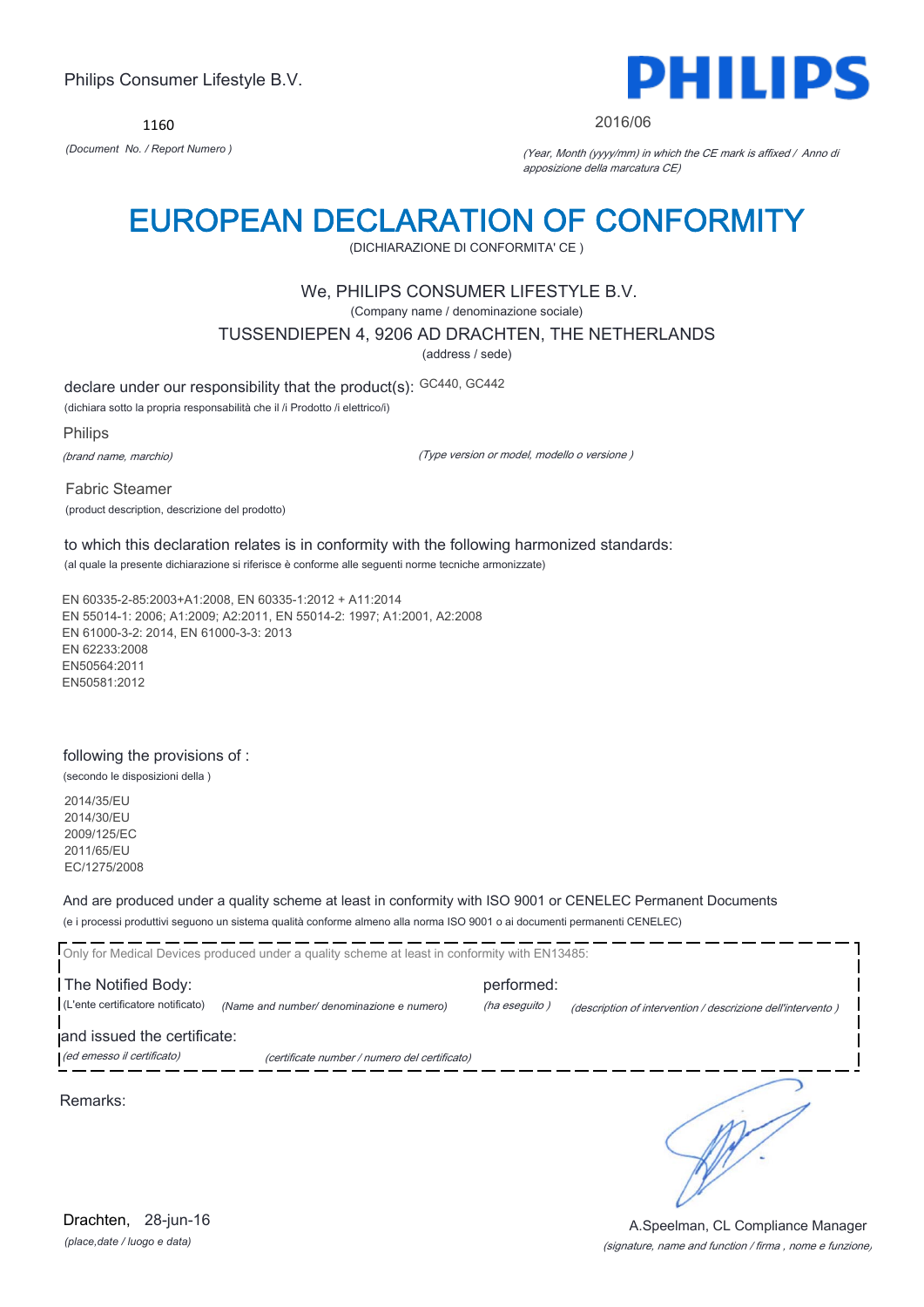1160



2016/06

*(Document No. / Pranešimo Nr.)* (Year, Month (yyyy/mm) in which the CE mark is affixed / Metai, kada CE patvirtino)

## EUROPEAN DECLARATION OF CONFORMITY

(EC ATITIKTIES DEKLARACIJA)

## We, PHILIPS CONSUMER LIFESTYLE B.V.

(Company name / Pavadinimas)

TUSSENDIEPEN 4, 9206 AD DRACHTEN, THE NETHERLANDS

(address / adresas)

declare under our responsibility that the product(s) GC440, GC442

(Deklaruojame, kad elektronikos gaminys (-iai):)

Philips

(brand name, firmos ženklo pavadinimas )

(Type version or model, Tipas arba modelis)

Fabric Steamer (product description, gaminio aprašymas)

to which this declaration relates is in conformity with the following harmonized standards: (Pagal šią deklaraciją atitinka toliau nurodytus standartus:)

EN 60335-2-85:2003+A1:2008, EN 60335-1:2012 + A11:2014 EN 55014-1: 2006; A1:2009; A2:2011, EN 55014-2: 1997; A1:2001, A2:2008 EN 61000-3-2: 2014, EN 61000-3-3: 2013 EN 62233:2008 EN50564:2011 EN50581:2012

## following the provisions of :

(Atitinka tokias nuostatas:)

2014/35/EU 2014/30/EU 2009/125/EC 2011/65/EU EC/1275/2008

And are produced under a quality scheme at least in conformity with ISO 9001 or CENELEC Permanent Documents

(Pagaminta atitinkant visus kokybės reikalavimus pagal ISO 9001 ar CENELEC nuolatinius dokumentus)

|                                                         | Only for Medical Devices produced under a quality scheme at least in conformity with EN13485: |            |                                                         |
|---------------------------------------------------------|-----------------------------------------------------------------------------------------------|------------|---------------------------------------------------------|
| The Notified Body:                                      |                                                                                               | performed: |                                                         |
| (Informuota istaiga)                                    | (Name and number/ Pavadinimas ir numeris)                                                     | (atlikta)  | (description of intervention / intervencijos aprašymas) |
| and issued the certificate:<br>(Sertifikatas išleistas) | (certificate number / sertifikato numeris)                                                    |            |                                                         |
| Remarks:                                                |                                                                                               |            |                                                         |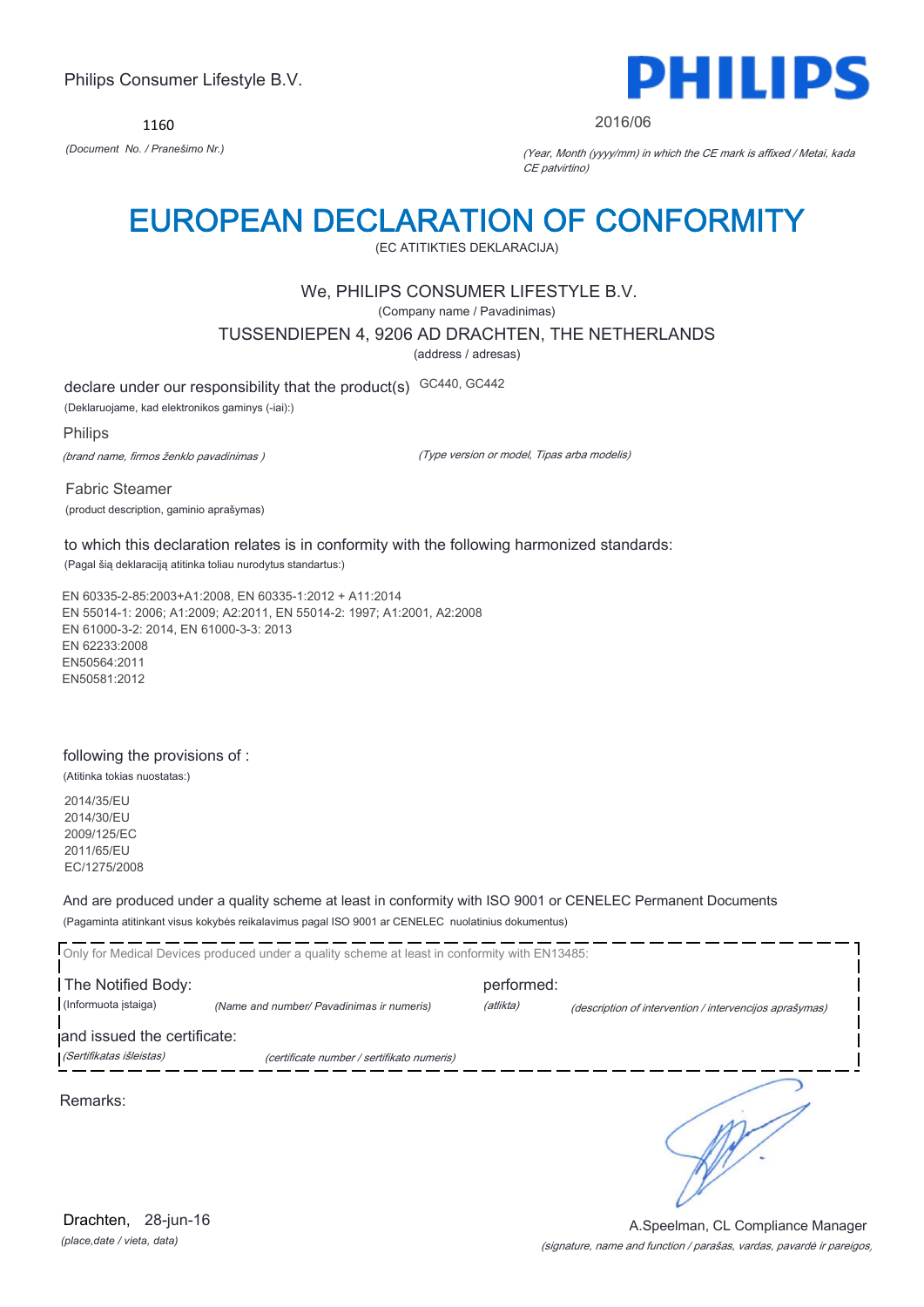1160



#### 2016/06

*(Document No. / Ziņojums Nr)* (Year, Month (yyyy/mm) in which the CE mark is affixed / Gads kurā CE zīme ieviesta)

## EUROPEAN DECLARATION OF CONFORMITY

(EC deklarācija atbilstība)

## We, PHILIPS CONSUMER LIFESTYLE B.V.

(Company name / vārds)

TUSSENDIEPEN 4, 9206 AD DRACHTEN, THE NETHERLANDS

(address / adrese)

declare under our responsibility that the product(s) GC440, GC442

(deklarēt zem vai atbildība ka, elektronisks produkts)

Philips

(brand name, fabrikas marka vārds)

(Type version or model, Tips, versija vai modelis)

Fabric Steamer (product description, produkta apraksts)

to which this declaration relates is in conformity with the following harmonized standards: (Kam ši deklarācija atbilst ir apliecināt ar sekojošiem saskaņotiem standartiem)

EN 60335-2-85:2003+A1:2008, EN 60335-1:2012 + A11:2014 EN 55014-1: 2006; A1:2009; A2:2011, EN 55014-2: 1997; A1:2001, A2:2008 EN 61000-3-2: 2014, EN 61000-3-3: 2013 EN 62233:2008 EN50564:2011 EN50581:2012

### following the provisions of :

(Sekojot noteikumiem)

2014/35/EU 2014/30/EU 2009/125/EC 2011/65/EU EC/1275/2008

And are produced under a quality scheme at least in conformity with ISO 9001 or CENELEC Permanent Documents

(Tiek ražots zem kvalitātes sistēma kas ir apstiprināta ar ISO 9001 vai CENELEC pastāvošiem dokumentiem )

|                             | Only for Medical Devices produced under a quality scheme at least in conformity with EN13485: |            |                                                        |
|-----------------------------|-----------------------------------------------------------------------------------------------|------------|--------------------------------------------------------|
| The Notified Body:          |                                                                                               | performed: |                                                        |
| (Reģistrēta galvenā daļa)   | (Name and number/ vārds un numurs)                                                            | (paveikts) | (description of intervention / intervencijas apraksts) |
| and issued the certificate: |                                                                                               |            |                                                        |
| (Un izveido sertifikātu)    | (certificate number / sertifikāta numurs)                                                     |            |                                                        |
| Remarks:                    |                                                                                               |            |                                                        |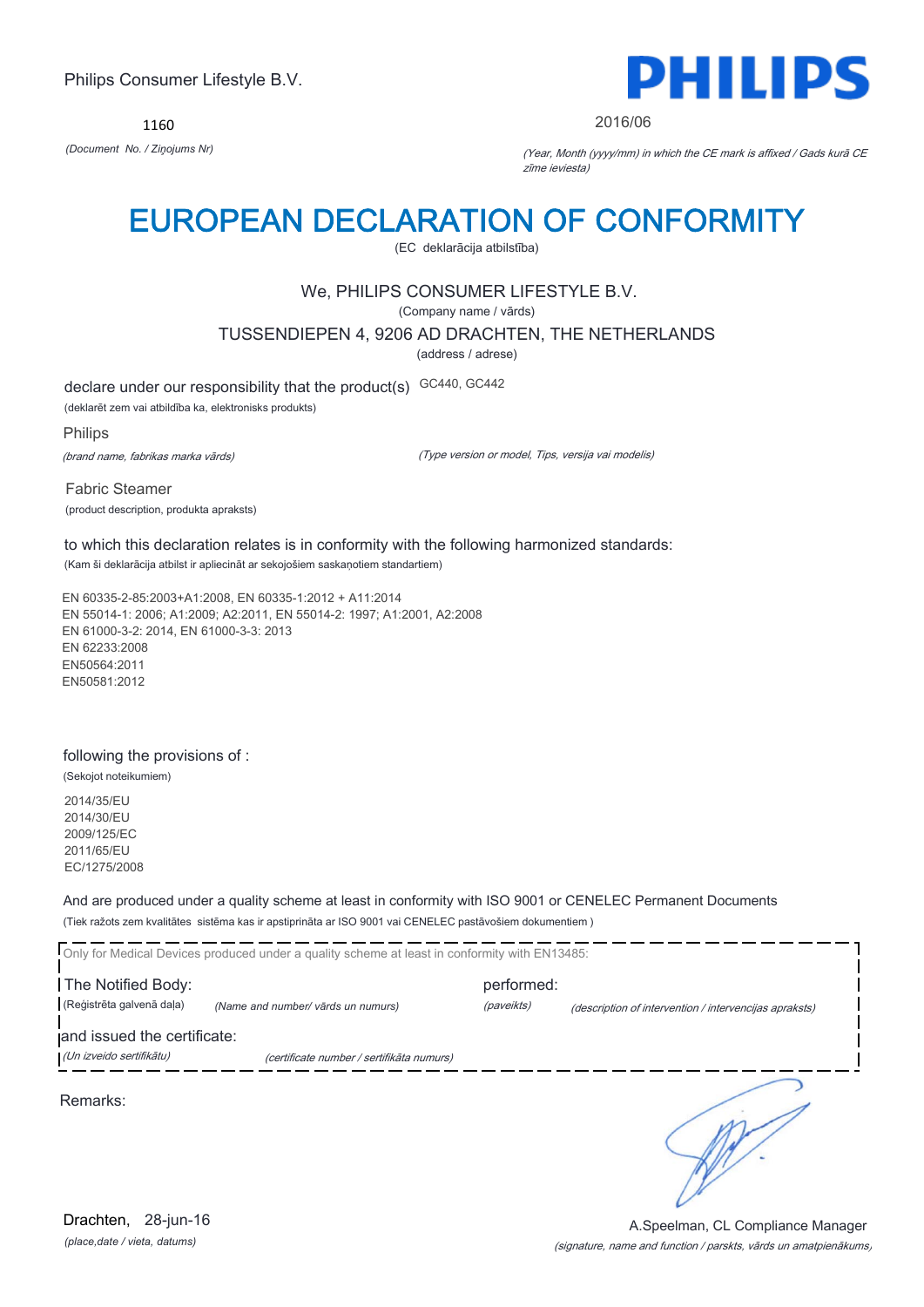1160



#### 2016/06

*(Document No. / Numer raportu)* (Year, Month (yyyy/mm) in which the CE mark is affixed / Rok, w którym oznakowanie CE zostało umieszczone na wyrobie)

## EUROPEAN DECLARATION OF CONFORMITY

(DEKLARACJA ZGODNOŚCI CE)

### We, PHILIPS CONSUMER LIFESTYLE B.V.

(Company name / Nazwa)

TUSSENDIEPEN 4, 9206 AD DRACHTEN, THE NETHERLANDS

(address / adres)

declare under our responsibility that the product(s) GC440, GC442

(Deklarujemy na naszą odpowiedzialność, że urządzeni(e/a) elektryczne)

Philips

(brand name, marka)

(Type version or model, Typ lub model)

Fabric Steamer (product description, nazwa /opis produktu)

to which this declaration relates is in conformity with the following harmonized standards: (Do którego odnosi się niniejsza deklaracja jest zgodny z następującymi normami zharmonizowanymi)

EN 60335-2-85:2003+A1:2008, EN 60335-1:2012 + A11:2014 EN 55014-1: 2006; A1:2009; A2:2011, EN 55014-2: 1997; A1:2001, A2:2008 EN 61000-3-2: 2014, EN 61000-3-3: 2013 EN 62233:2008 EN50564:2011 EN50581:2012

#### following the provisions of :

(Zgodnie z dyrektywami)

2014/35/EU 2014/30/EU 2009/125/EC 2011/65/EU EC/1275/2008

And are produced under a quality scheme at least in conformity with ISO 9001 or CENELEC Permanent Documents

(oraz został wyprodukowany zgodnie ze standardami jakościowymi takimi jak ISO9001 lub CENELEC Permanent Documents)

Only for Medical Devices produced under a quality scheme at least in conformity with EN13485: The Notified Body: example and performed: (Jednostka certyfikująca) *(Name and number/ Nazwa i numer)* (wykonała) (description of intervention / rodzaj badania) and issued the certificate: (i wydała certyfikat) (certificate number / numer certyfikatu) ℩ Remarks: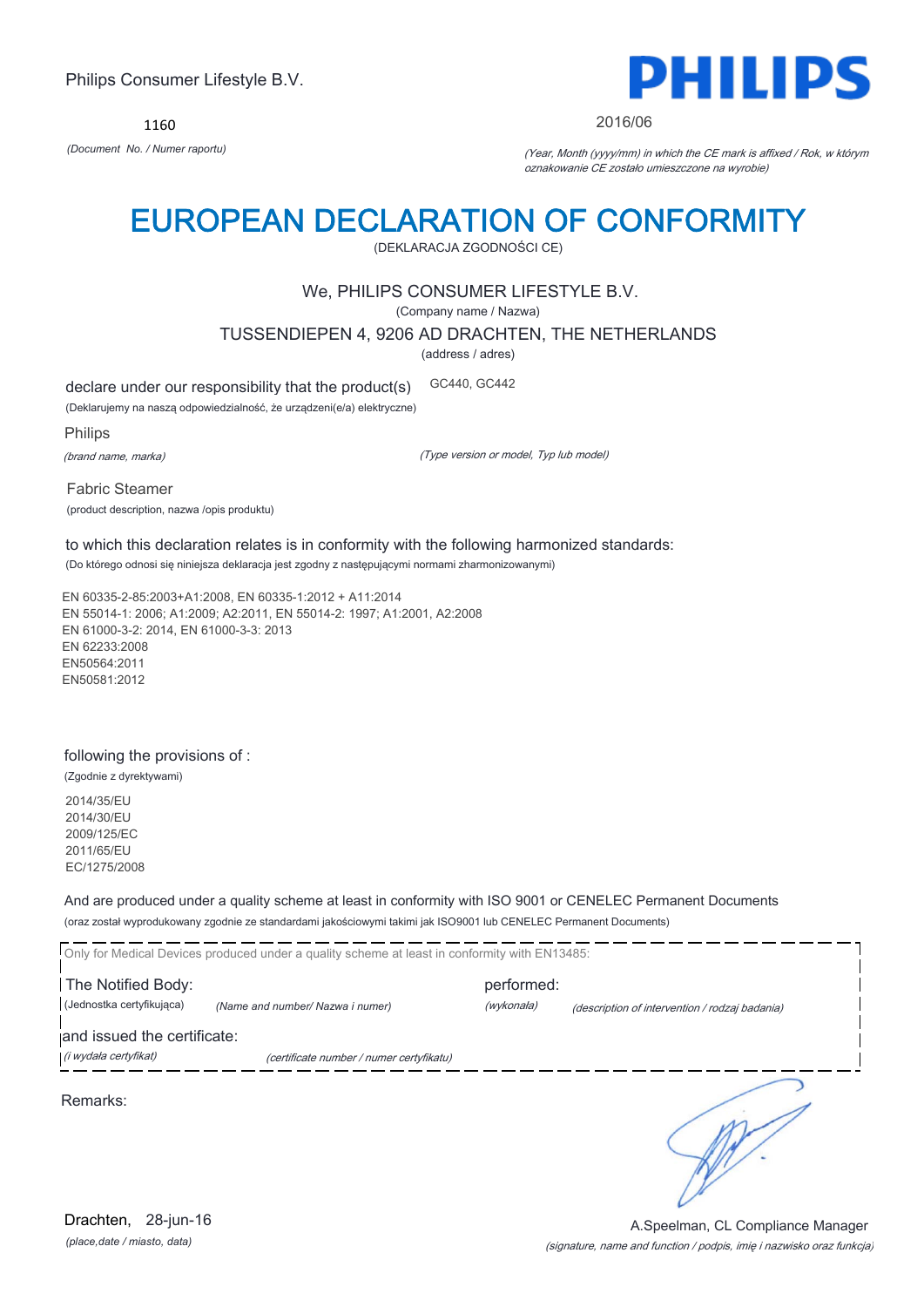1160



#### 2016/06

*(Document No. / Relatório No.)* (Year, Month (yyyy/mm) in which the CE mark is affixed / Ano em que a marca CE é afixada)

## EUROPEAN DECLARATION OF CONFORMITY

(DECLARAÇÃODE CONFORMIDADE CE)

### We, PHILIPS CONSUMER LIFESTYLE B.V.

(Company name / Nome)

TUSSENDIEPEN 4, 9206 AD DRACHTEN, THE NETHERLANDS

(address)

declare under our responsibility that the product(s) GC440, GC442

(Declara sob a sua responsabilidade que o(s) producto(s) eléctricos )

Philips

(brand name, nome da marca)

(Type version or model, Indicar versão ou modelo)

Fabric Steamer (product description, Descrição do produto)

to which this declaration relates is in conformity with the following harmonized standards: (Aqueles a quem esta declaração se derige, está em conformidade com as seguintes normas harmonizadas)

EN 60335-2-85:2003+A1:2008, EN 60335-1:2012 + A11:2014 EN 55014-1: 2006; A1:2009; A2:2011, EN 55014-2: 1997; A1:2001, A2:2008 EN 61000-3-2: 2014, EN 61000-3-3: 2013 EN 62233:2008 EN50564:2011 EN50581:2012

### following the provisions of :

(Na sequência do disposto em:)

2014/35/EU 2014/30/EU 2009/125/EC 2011/65/EU EC/1275/2008

And are produced under a quality scheme at least in conformity with ISO 9001 or CENELEC Permanent Documents

(E são produzidos sob um regime de qualidade, pelo menos, em conformidade com a norma ISO 9001 ou Documentos Permanentes CENELEC)

Only for Medical Devices produced under a quality scheme at least in conformity with EN13485: The Notified Body: example and performed: (O organismo notificado) *(Name and number/ Nome e número)* (realizada) (description of intervention / descrição da intervenção) and issued the certificate: (E emitido o certificado) (certificate number / certificado número)

Remarks:

*(place,date / local, data)* Drachten, 28-jun-16

#### (signature, name and function / assinatura, nome e função) A.Speelman, CL Compliance Manager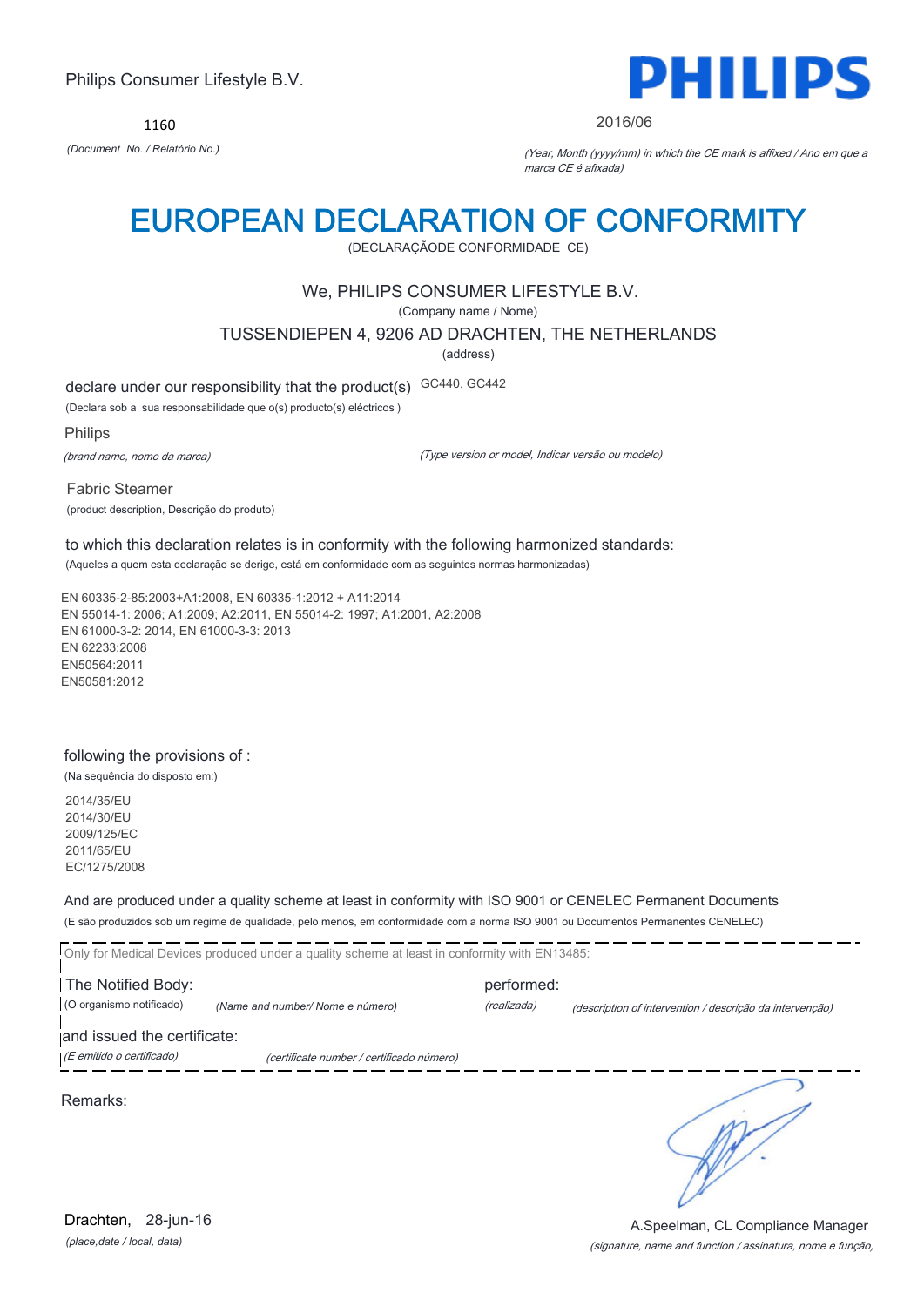1160



#### 2016/06

*(Document No. / Nr. raport)* (Year, Month (yyyy/mm) in which the CE mark is affixed / Anul în care este aplicat marcajul CE)

## EUROPEAN DECLARATION OF CONFORMITY

(DECLARAŢIE DE CONFORMITATE CE)

### We, PHILIPS CONSUMER LIFESTYLE B.V.

(Company name / Nume)

TUSSENDIEPEN 4, 9206 AD DRACHTEN, THE NETHERLANDS

(address / adresă)

declare under our responsibility that the product(s) GC440, GC442

(Declarăm pe proprie răspundere că produsul (produsele) electric(e))

Philips

(brand name, marca)

(Type version or model, Tip sau model)

Fabric Steamer (product description, descriere produs)

to which this declaration relates is in conformity with the following harmonized standards: (La care se referă această declaraţie, este in conformitate cu următoarele standarde armonizate)

EN 60335-2-85:2003+A1:2008, EN 60335-1:2012 + A11:2014 EN 55014-1: 2006; A1:2009; A2:2011, EN 55014-2: 1997; A1:2001, A2:2008 EN 61000-3-2: 2014, EN 61000-3-3: 2013 EN 62233:2008 EN50564:2011 EN50581:2012

### following the provisions of :

(În conformitate cu dispoziţiile directivelor)

2014/35/EU 2014/30/EU 2009/125/EC 2011/65/EU EC/1275/2008

And are produced under a quality scheme at least in conformity with ISO 9001 or CENELEC Permanent Documents

(Şi sunt fabricate după o schemă de calitate conformă cel puţin cu standardul ISO 9001 sau Documentele Permanente CENELEC)

|                             | Only for Medical Devices produced under a quality scheme at least in conformity with EN13485: |              |                                                         |  |
|-----------------------------|-----------------------------------------------------------------------------------------------|--------------|---------------------------------------------------------|--|
| The Notified Body:          |                                                                                               | performed:   |                                                         |  |
| (Organismul notificat)      | (Name and number/ Nume si număr)                                                              | (a efectuat) | (description of intervention / descrierea interventiei) |  |
| and issued the certificate: |                                                                                               |              |                                                         |  |
| (Și a emis certificatul)    | (certificate number / Numărul certificatului)                                                 |              |                                                         |  |
|                             |                                                                                               |              |                                                         |  |

Remarks:

*(place,date / locul, data)* Drachten, 28-jun-16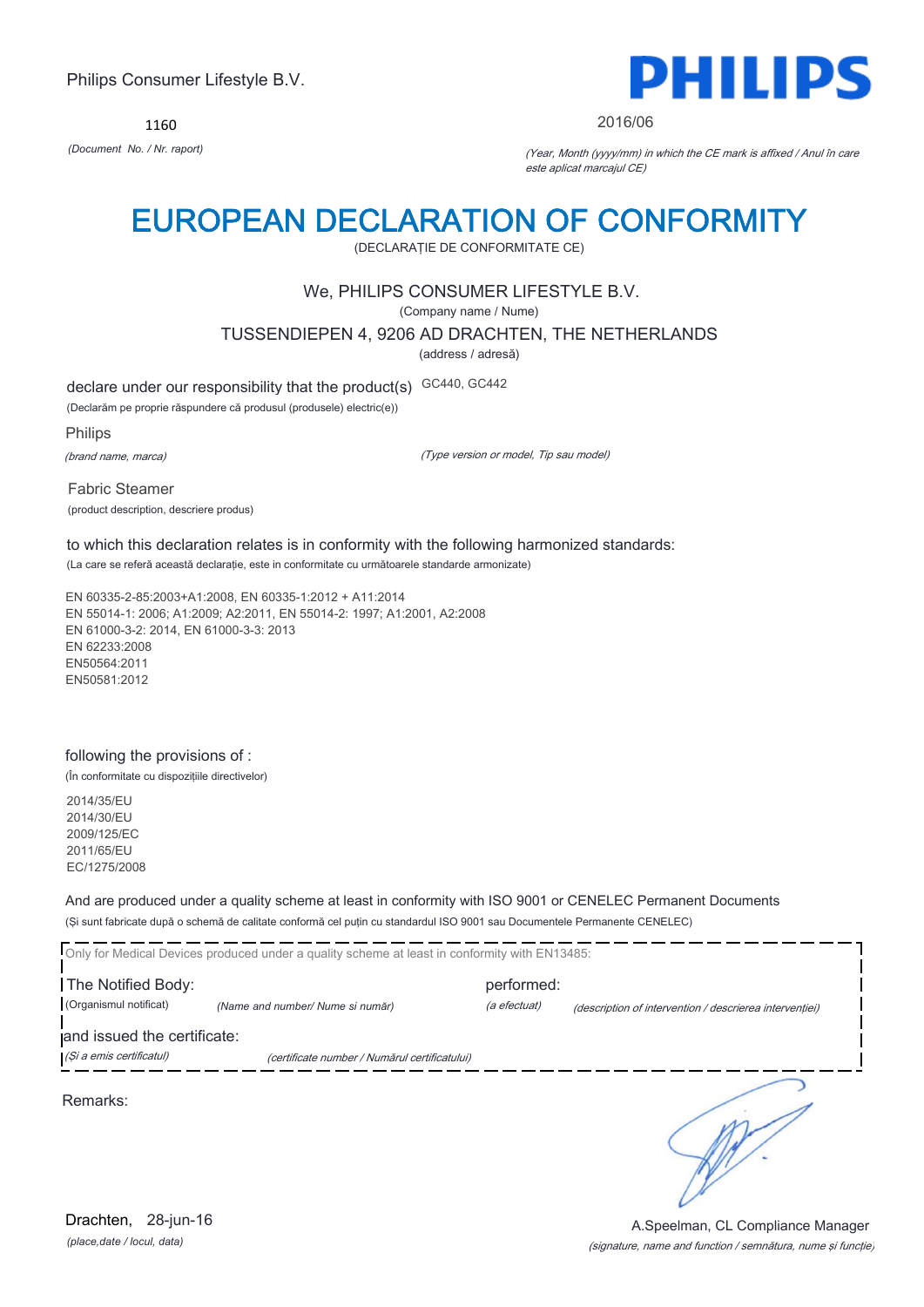1160



#### 2016/06

*(Document No. / Номер протокола)* (Year, Month (yyyy/mm) in which the CE mark is affixed / Год начала маркировки знаком CE)

## EUROPEAN DECLARATION OF CONFORMITY

(CE Декларация о соответствии)

### We, PHILIPS CONSUMER LIFESTYLE B.V.

(Company name / Юридическое имя)

TUSSENDIEPEN 4, 9206 AD DRACHTEN, THE NETHERLANDS

(address / адрес)

declare under our responsibility that the product(s): GC440, GC442

(Декларируем под нашу ответственность, что электрическая продукция)

Philips

(brand name, торговая марка)

(Type version or model, тип, модель)

Fabric Steamer (product description, описание продукции)

to which this declaration relates is in conformity with the following harmonized standards: (указанная в данной декларации, соответствует требованиям следующих стандартов:)

EN 60335-2-85:2003+A1:2008, EN 60335-1:2012 + A11:2014 EN 55014-1: 2006; A1:2009; A2:2011, EN 55014-2: 1997; A1:2001, A2:2008 EN 61000-3-2: 2014, EN 61000-3-3: 2013 EN 62233:2008 EN50564:2011 EN50581:2012

### following the provisions of :

(В соответствие с положениями:)

2014/35/EU 2014/30/EU 2009/125/EC 2011/65/EU EC/1275/2008

And are produced under a quality scheme at least in conformity with ISO 9001 or CENELEC Permanent Documents

(по крайней мере, в соответствии с ISO 9001 или)

Only for Medical Devices produced under a quality scheme at least in conformity with EN13485: The Notified Body: example and performed: (Нотифицированный Орган) *(Name and number/ Название и номер)* (проверил(а)) (description of intervention / описание проверки) and issued the certificate: (и выпустил(а) сертификат) (certificate number / номер сертификата) ℩ Remarks:

*(place,date / место, дата)* Drachten, 28-jun-16

#### (signature, name and function / подпись, имя и должность) A.Speelman, CL Compliance Manager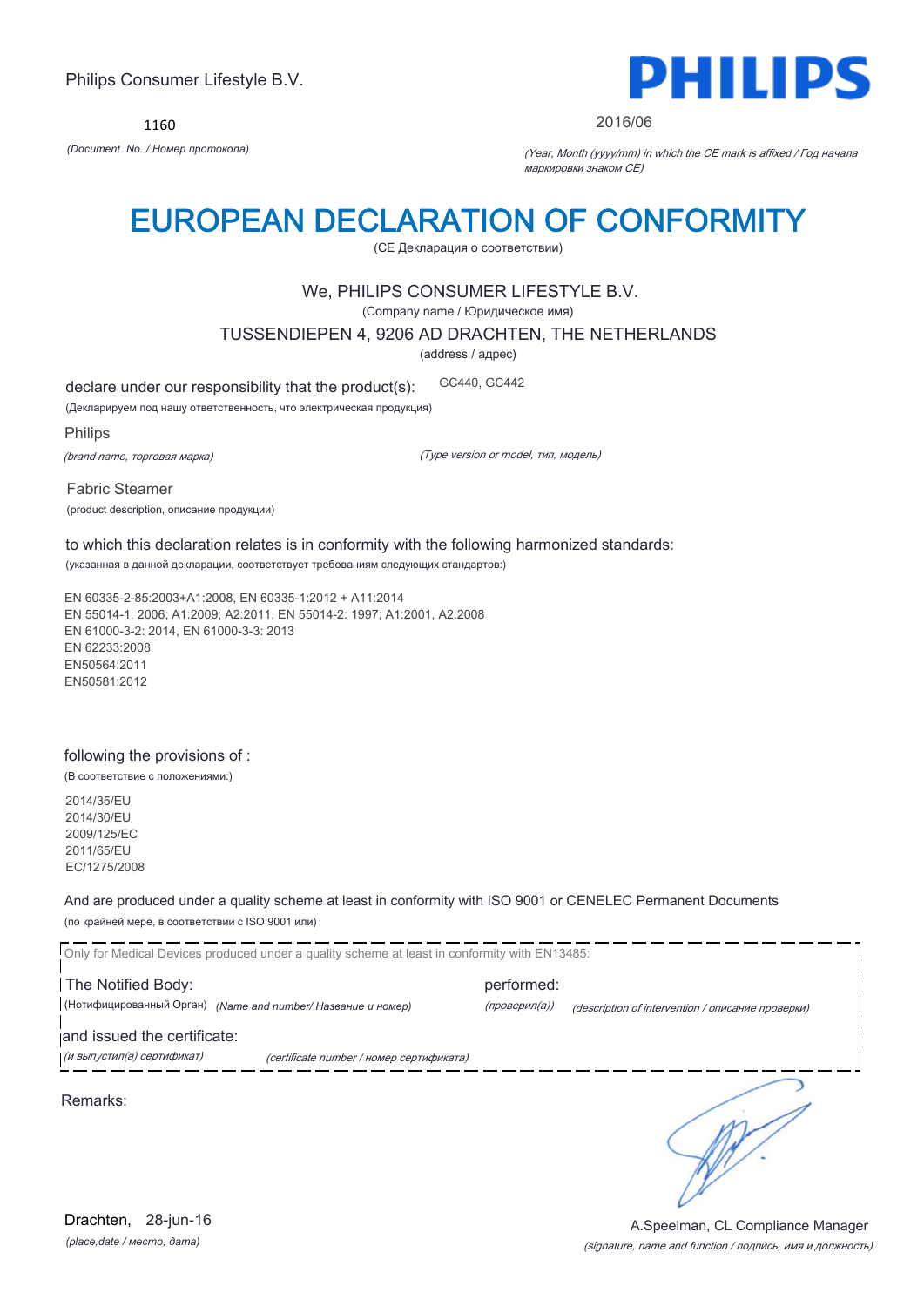1160



#### 2016/06

*(Document No. / Správa č.)* (Year, Month (yyyy/mm) in which the CE mark is affixed / Rok v ktorom je opatrený znakom CE)

## EUROPEAN DECLARATION OF CONFORMITY

(Rok v ktorom je opatrený znakom CE)

## We, PHILIPS CONSUMER LIFESTYLE B.V.

(Company name / Meno )

TUSSENDIEPEN 4, 9206 AD DRACHTEN, THE NETHERLANDS

(address / adresa)

declare under our responsibility that the product(s) GC440, GC442

(Prehlasujeme na svoju zodpovednosť, že elektrický výrobok(y))

Philips

(brand name, názov značky)

(Type version or model, Typové označenie alebo model)

Fabric Steamer (product description, opis prístroja)

to which this declaration relates is in conformity with the following harmonized standards: (Na ktorý sa toto vyhlásenie vzťahuje, je v zhode s nasledujúcimi harmonizovanými normami)

EN 60335-2-85:2003+A1:2008, EN 60335-1:2012 + A11:2014 EN 55014-1: 2006; A1:2009; A2:2011, EN 55014-2: 1997; A1:2001, A2:2008 EN 61000-3-2: 2014, EN 61000-3-3: 2013 EN 62233:2008 EN50564:2011 EN50581:2012

### following the provisions of :

(V nadväznosti na ustanovenia)

2014/35/EU 2014/30/EU 2009/125/EC 2011/65/EU EC/1275/2008

And are produced under a quality scheme at least in conformity with ISO 9001 or CENELEC Permanent Documents

(A sú vyrobené systémom kvality minimálne v súlade s normou ISO 9001 alebo CENELEC dokumentmi)

Only for Medical Devices produced under a quality scheme at least in conformity with EN13485: The Notified Body: example and performed: (Notifikovaný orgán) *(Name and number/ Názov a číslo)* (vykonal) (description of intervention / opis zásahu) and issued the certificate: (A vydal osvedčenie) (certificate number / číslo osvedčenia) ∍ Remarks: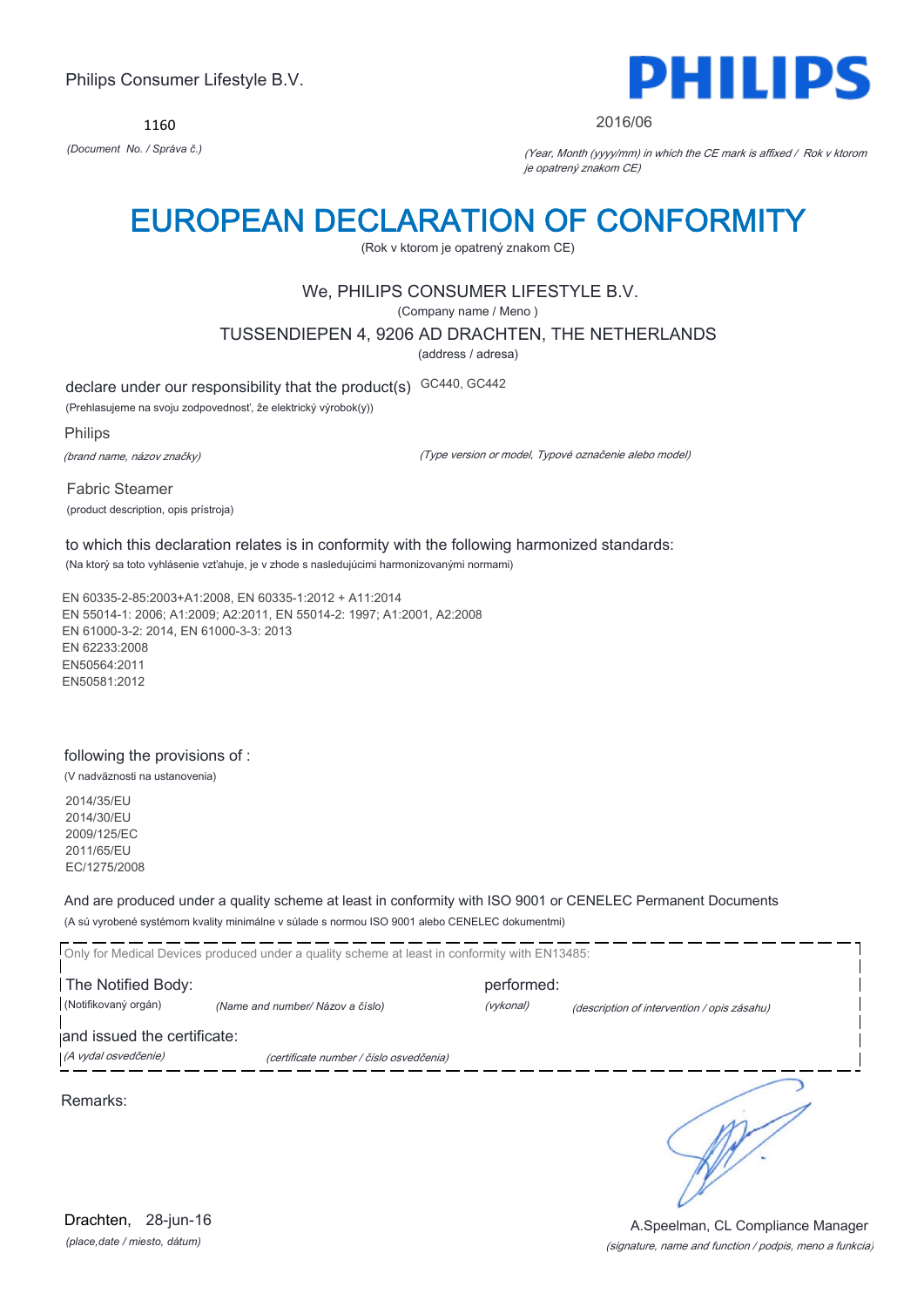1160



#### 2016/06

*(Document No. / Številka poročila)* (Year, Month (yyyy/mm) in which the CE mark is affixed / Leto namstitve CE znaka)

## EUROPEAN DECLARATION OF CONFORMITY

(Izjava o skladnosti)

## We, PHILIPS CONSUMER LIFESTYLE B.V.

(Company name / Ime)

TUSSENDIEPEN 4, 9206 AD DRACHTEN, THE NETHERLANDS

(address / Naslov)

declare under our responsibility that the product(s) GC440, GC442 (S polno odgovornostjo izjavljamo)

Philips (brand name, Ime znamke)

(Type version or model, Tip, verzija ali model)

Fabric Steamer (product description, Opis proizvoda)

to which this declaration relates is in conformity with the following harmonized standards: (Na katerega se nanaša ta izjava je skladen z naslednjimi harmoniziranimi standardi)

EN 60335-2-85:2003+A1:2008, EN 60335-1:2012 + A11:2014 EN 55014-1: 2006; A1:2009; A2:2011, EN 55014-2: 1997; A1:2001, A2:2008 EN 61000-3-2: 2014, EN 61000-3-3: 2013 EN 62233:2008 EN50564:2011 EN50581:2012

### following the provisions of :

(V skladu z naslednjimi odločbami)

2014/35/EU 2014/30/EU 2009/125/EC 2011/65/EU EC/1275/2008

And are produced under a quality scheme at least in conformity with ISO 9001 or CENELEC Permanent Documents

(In so proizvedeni v skladu s shemo kakovosti najmanj v skladu z ISO 9001 ali CENELEC stalnimi dokumenti)

|                                                    | Only for Medical Devices produced under a quality scheme at least in conformity with EN13485: |                          |                                             |
|----------------------------------------------------|-----------------------------------------------------------------------------------------------|--------------------------|---------------------------------------------|
| The Notified Body:<br>(Priglašeno organ)           | (Name and number/ Ime in številka)                                                            | performed:<br>(Izvršeno) | (description of intervention / Opis ukrepa) |
| and issued the certificate:<br>(Izdaja certifikat) | (certificate number / Številka certifikata)                                                   |                          |                                             |
| Remarks:                                           |                                                                                               |                          |                                             |
|                                                    |                                                                                               |                          |                                             |
|                                                    |                                                                                               |                          |                                             |

*(place,date / Kraj, datum)* Drachten, 28-jun-16

#### (signature, name and function / Podpis, Ime in funkcija) A.Speelman, CL Compliance Manager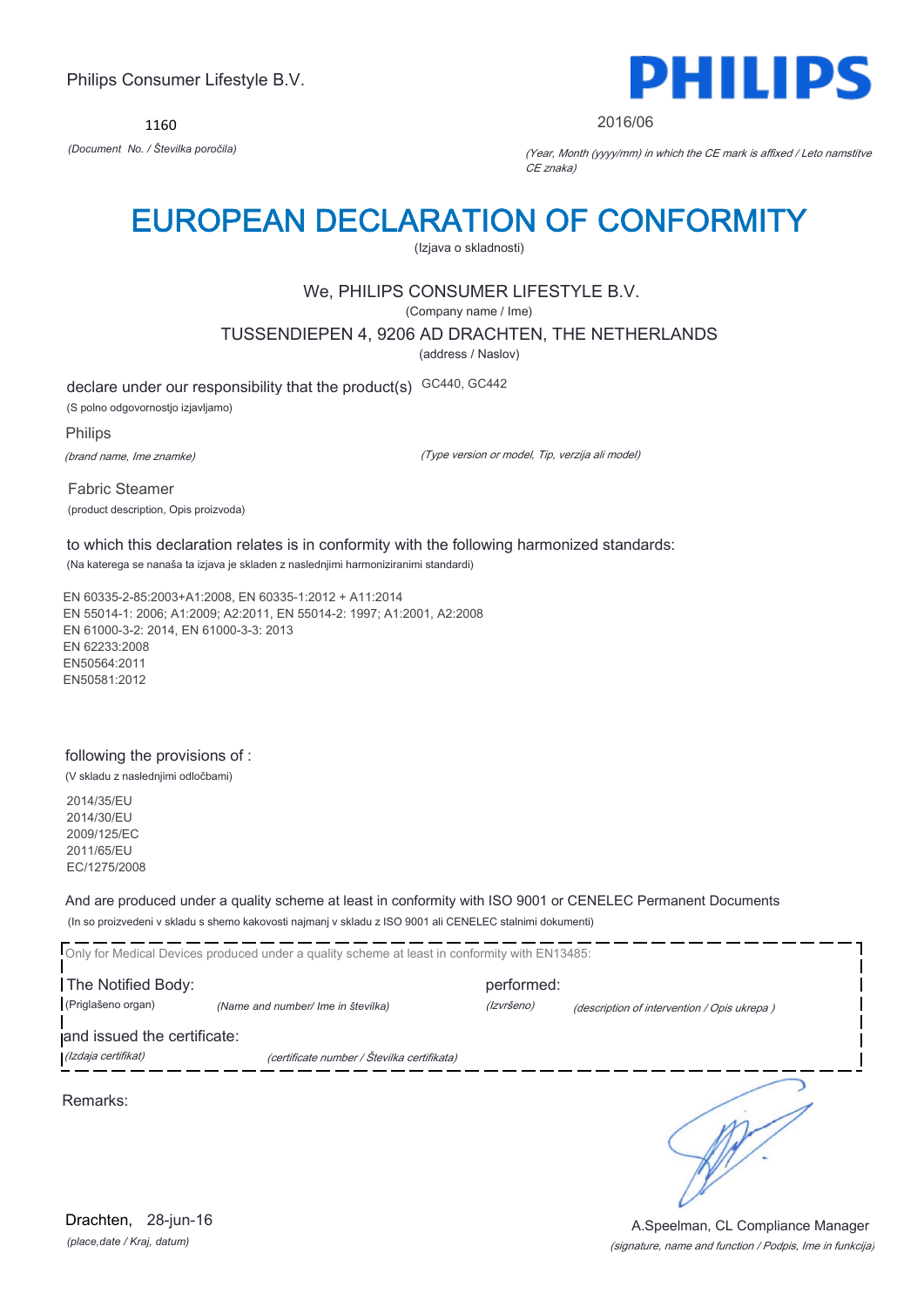1160



#### 2016/06

*(Document No. / Döküman Numarası)* (Year, Month (yyyy/mm) in which the CE mark is affixed / CE İbaresinin eklendiği yıl (yyyy/aa))

## EUROPEAN DECLARATION OF CONFORMITY

(EU UYGUNLUK BEYANI)

## We, PHILIPS CONSUMER LIFESTYLE B.V.

(Company name / İmalatçının ismi)

TUSSENDIEPEN 4, 9206 AD DRACHTEN, THE NETHERLANDS

(address / İmalatçının adresi )

declare under our responsibility that the product(s): GC440, GC442 (bizim sorumluluğumuz altında işbu beyanın ilgili bulunduğu aşağıdaki elektrikli ürünün:) Philips (brand name, İsim )

(Type version or model, Tip veya model)

Fabric Steamer (product description, Ürün Açıklamas )

to which this declaration relates is in conformity with the following harmonized standards: (aşağıda belirtilen ilgili standartların gerektirdiği uygunluğa sahip olduğunu beyan ederiz)

EN 60335-2-85:2003+A1:2008, EN 60335-1:2012 + A11:2014 EN 55014-1: 2006; A1:2009; A2:2011, EN 55014-2: 1997; A1:2001, A2:2008 EN 61000-3-2: 2014, EN 61000-3-3: 2013 EN 62233:2008 EN50564:2011 EN50581:2012

### following the provisions of :

(Yasal hükümler şu şekildedir:)

2014/35/EU 2014/30/EU 2009/125/EC 2011/65/EU EC/1275/2008

And are produced under a quality scheme at least in conformity with ISO 9001 or CENELEC Permanent Documents

(En az ISO 9001 veya CENELEC Daimi Belgelerine uygun kalite şemasına binaen mevcut ürünlerdir)

Only for Medical Devices produced under a quality scheme at least in conformity with EN13485:

The Notified Body: performed: (Yetkili Kurul) *(Name and number/ Isin ve numara)* (yerine getirmiştir) (description of intervention /müdahalenin tanımı ) and issued the certificate:

(sertifikayı düzenlemiştir) (certificate number / sertifika numarası)

Remarks:

*(place,date / Yer ve tarih )* Drachten, 28-jun-16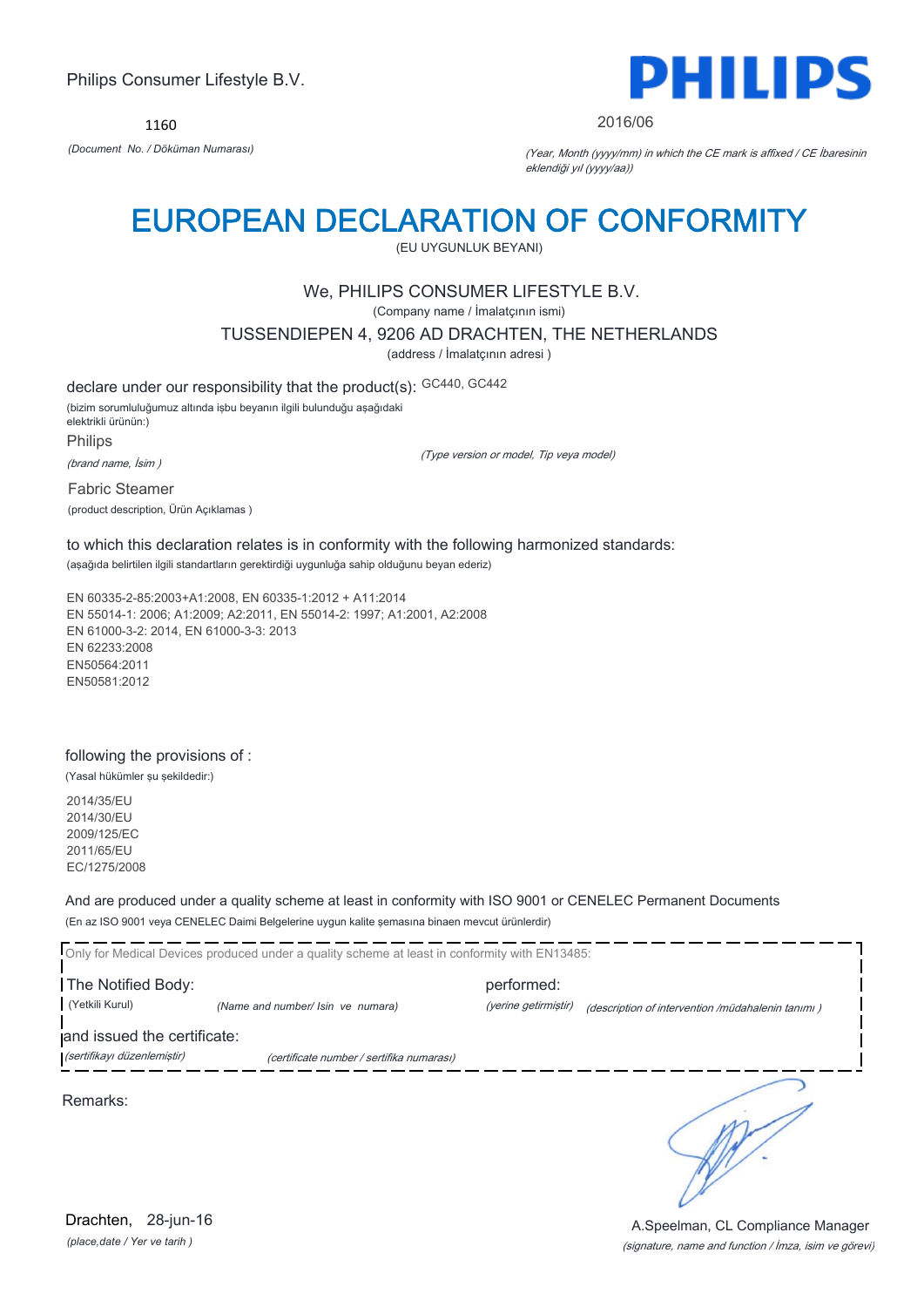1160



#### 2016/06

*(Document No. / Broj izvještaja)* (Year, Month (yyyy/mm) in which the CE mark is affixed / Godina ishođenja CE oznake)

## EUROPEAN DECLARATION OF CONFORMITY

(Izjava o sukladnosti)

## We, PHILIPS CONSUMER LIFESTYLE B.V.

(Company name / Ime)

TUSSENDIEPEN 4, 9206 AD DRACHTEN, THE NETHERLANDS

(address / Adresa)

declare under our responsibility that the product(s) GC440, GC442

(Odgovorno izjavljujemo da je elektični uređaj(i))

Philips

(brand name, Naziv robne marke)

(Type version or model, Tipska oznaka ili model)

Fabric Steamer (product description, opis proizvoda)

to which this declaration relates is in conformity with the following harmonized standards: (Na koje se ova izjava odnosi zadovoljava sljedeće usklađene norme)

EN 60335-2-85:2003+A1:2008, EN 60335-1:2012 + A11:2014 EN 55014-1: 2006; A1:2009; A2:2011, EN 55014-2: 1997; A1:2001, A2:2008 EN 61000-3-2: 2014, EN 61000-3-3: 2013 EN 62233:2008 EN50564:2011 EN50581:2012

### following the provisions of :

(Slijedom odredbi:)

2014/35/EU 2014/30/EU 2009/125/EC 2011/65/EU EC/1275/2008

And are produced under a quality scheme at least in conformity with ISO 9001 or CENELEC Permanent Documents (najmanje u skladu sa normom ISO 9001 ili)

Only for Medical Devices produced under a quality scheme at least in conformity with EN13485: The Notified Body: performed: (Nadležno tijelo) *(Name and number/ Ime i broj)* (Izveden) (description of intervention / Opis intervencije) and issued the certificate: (I izdana je potvrda) (certificate number / Broj potvrde) ∍ Remarks:

*(place,date / Mjesto ,datum)* Drachten, 28-jun-16

(signature, name and function / Potpis,ime i radno mjesto) A.Speelman, CL Compliance Manager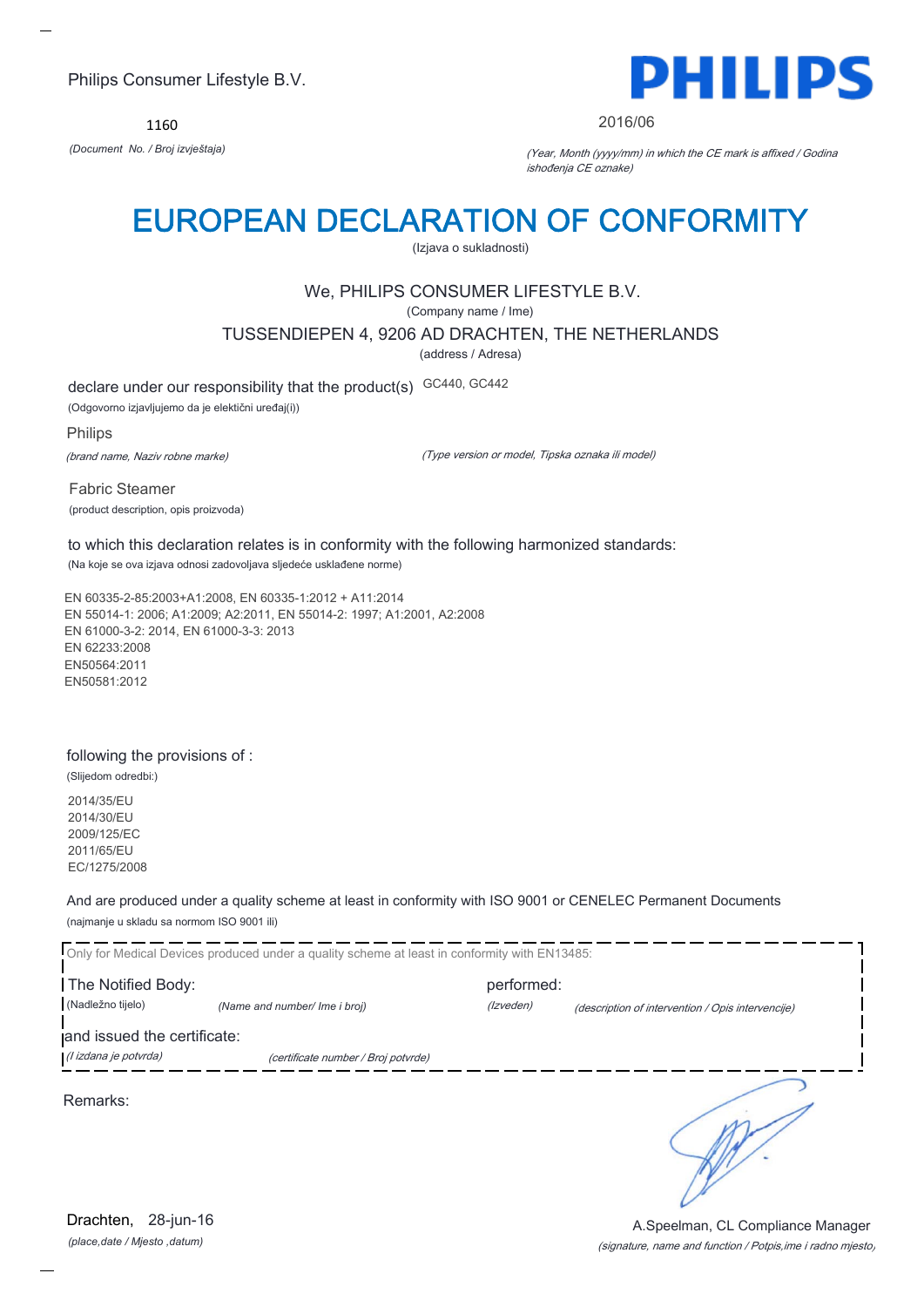1160



#### 2016/06

*(Document No. / Αρ. έκθεσης)* (Year, Month (yyyy/mm) in which the CE mark is affixed / Έτος επικόλλησης του σήματος συμμόρφωσης CE)

## EUROPEAN DECLARATION OF CONFORMITY

(ΔΗΛΩΣΗ ΣΥΜΜΟΡΦΩΣΗΣ CE)

### We, PHILIPS CONSUMER LIFESTYLE B.V.

(Company name / Επωνυμία)

TUSSENDIEPEN 4, 9206 AD DRACHTEN, THE NETHERLANDS

(address / Διεύθυνση)

declare under our responsibility that the product(s) GC440, GC442

(Δηλώνουμε υπεύθυνα ότι το ηλεκτρολογικό προϊόν/ προϊόντα)

Philips

(brand name, ονομασία μάρκας)

(Type version or model, Τύπος έκδοσης ή μοντέλο)

Fabric Steamer (product description, περιγραφή προϊόντος)

to which this declaration relates is in conformity with the following harmonized standards: (στο οποίο/ στα οποία αφορά η παρούσα δήλωση συμμορφούται/ συμμορφούνται με τα εξής εναρμονισμένα πρότυπα)

EN 60335-2-85:2003+A1:2008, EN 60335-1:2012 + A11:2014 EN 55014-1: 2006; A1:2009; A2:2011, EN 55014-2: 1997; A1:2001, A2:2008 EN 61000-3-2: 2014, EN 61000-3-3: 2013 EN 62233:2008 EN50564:2011 EN50581:2012

### following the provisions of :

(Σύμφωνα με τις διατάξεις των οδηγιών)

2014/35/EU 2014/30/EU 2009/125/EC 2011/65/EU EC/1275/2008

#### And are produced under a quality scheme at least in conformity with ISO 9001 or CENELEC Permanent Documents

(Και παράγεται/ παράγονται σύμφωνα με ένα ποιοτικό πρόγραμμα που συμμορφούται, κατ'ελάχιστον, με το πρότυπο ISO 9001 ή με τα Μόνιμα Έγγραφα Τεκμηρίωσης της CENELEC) Only for Medical Devices produced under a quality scheme at least in conformity with EN13485:

The Notified Body: example and performed: (Ο ειδοποιηθείς οργανισμός) *(Name and number/ Ονομασία και αριθμός)* (διεξήγαγε) (description of intervention / περιγραφή παρέμβασης)

and issued the certificate:

(Και εξέδωσε το πιστοποιητικό) (certificate number / αριθμός πιστοποιητικού)

Remarks: